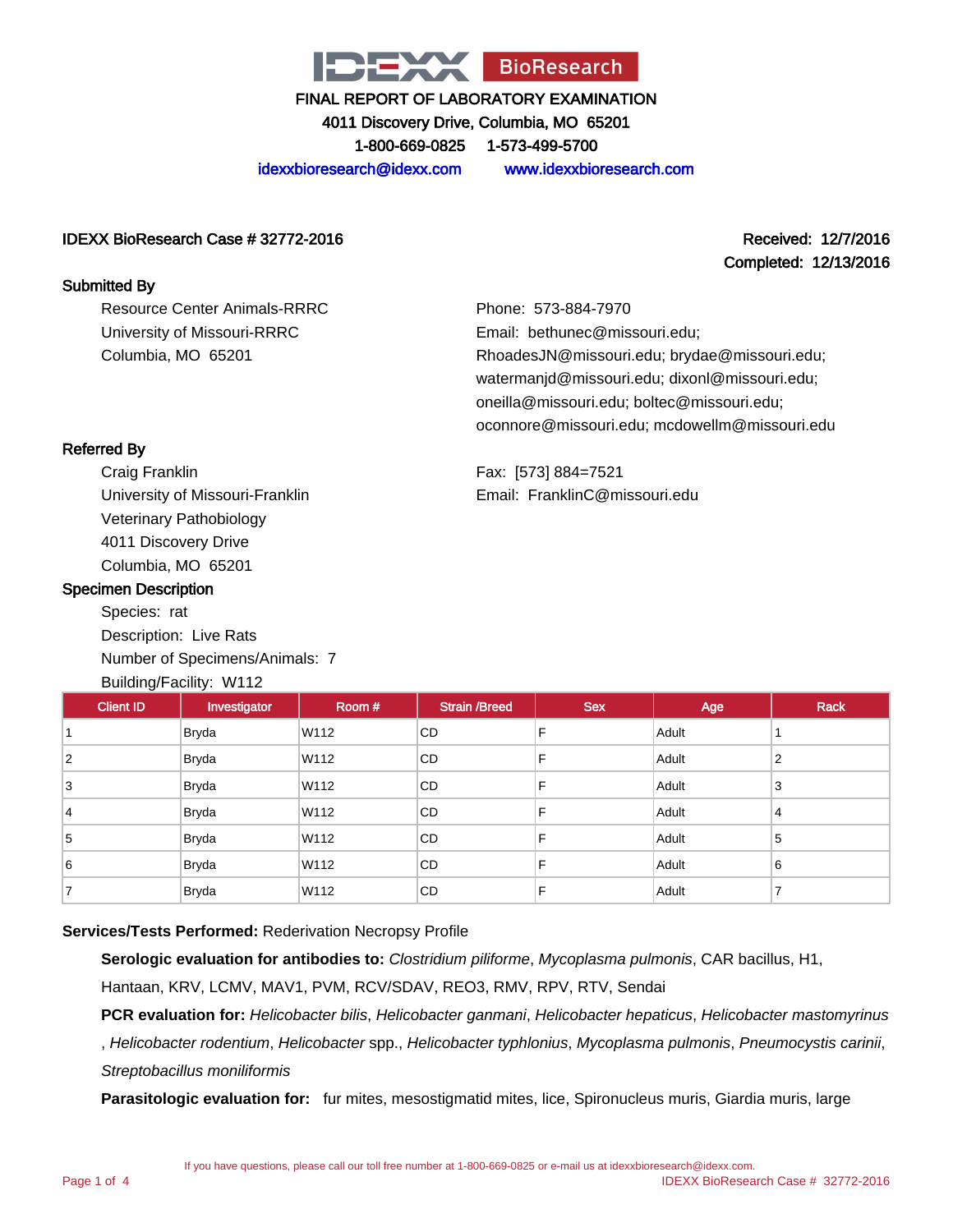intestinal flagellates and amoeba, pinworms and tapeworms

**Microbiologic evaluation for:** Corynebacterium kutscheri, Klebsiella oxytoca, Klebsiella pneumoniae, Pasteurella multocida, Pasteurella pneumotropica biotype Heyl, Pasteurella pneumotropica biotype Jawetz, Salmonella enterica, Streptococcus pneumoniae

**General Comments:** CB: Sentinels placed on 9/5/2016.

**Summary:** All test results were negative. Please see the report for details.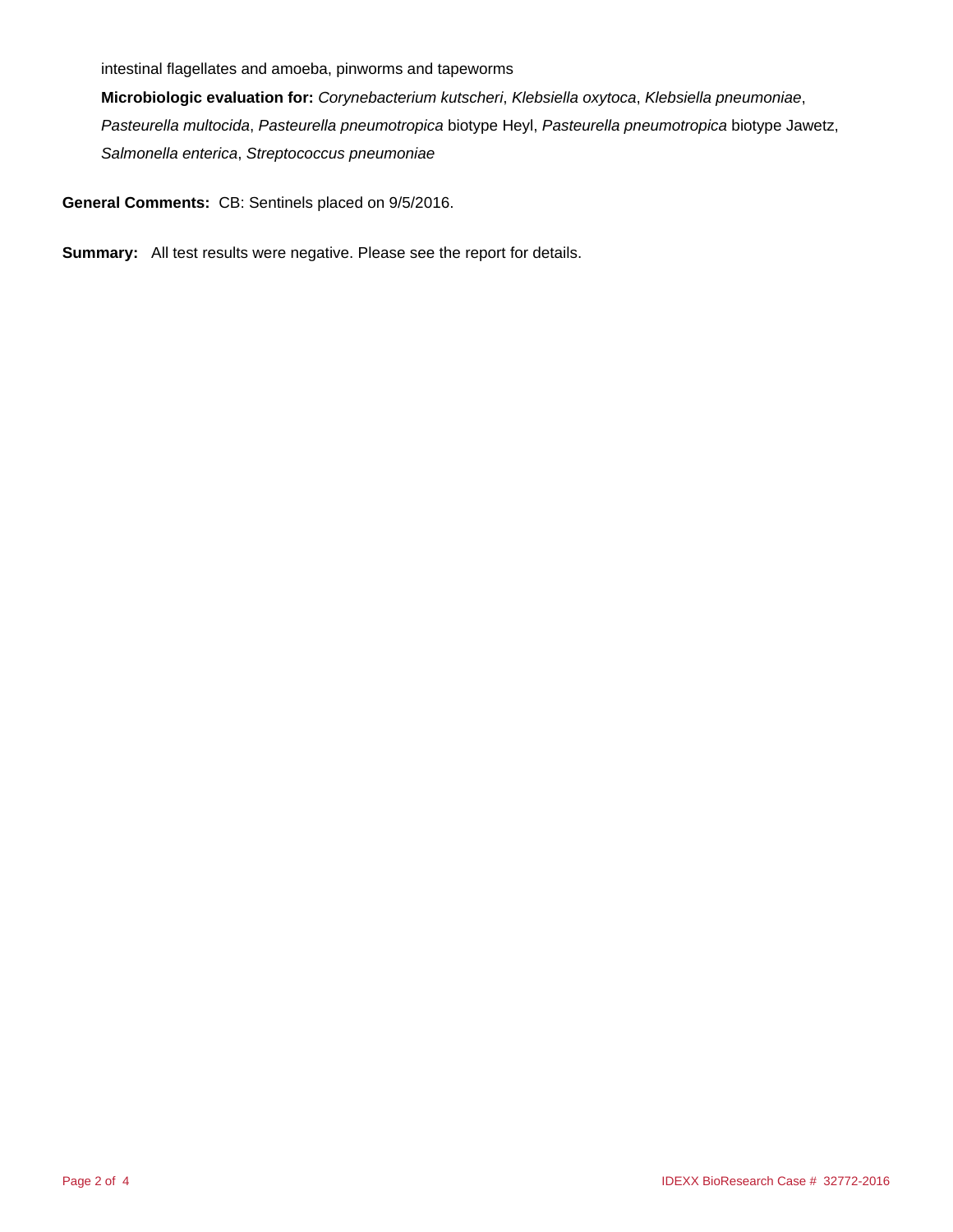## **NECROPSY**

No gross lesions were detected in any of the body systems and organs examined.

## SEROLOGY SUMMARY

|                              | $\overline{1}$ | $\overline{2}$ | $\overline{3}$ | $\overline{\mathbf{4}}$ | $\overline{5}$ | $6\phantom{a}$ | $\mathbf{7}$   |
|------------------------------|----------------|----------------|----------------|-------------------------|----------------|----------------|----------------|
| <b>CAR bacillus</b>          | $\blacksquare$ | $\blacksquare$ | $\blacksquare$ | $\blacksquare$          | $\blacksquare$ | $\blacksquare$ | $\blacksquare$ |
| <b>Hantaan</b>               | $\blacksquare$ | $\blacksquare$ | $\blacksquare$ |                         | ۰.             | $\blacksquare$ | ٠              |
| <b>LCMV</b>                  | $\blacksquare$ | ۰              | $\blacksquare$ | $\blacksquare$          | $\blacksquare$ | $\blacksquare$ | ٠              |
| Mycoplasma pulmonis          | ٠              | ۰              | $\blacksquare$ | $\blacksquare$          | ۰              | ٠              | $\blacksquare$ |
| MAV1                         | ٠              | $\blacksquare$ | $\blacksquare$ | ٠                       | ۰              | ۰              | ٠              |
| MAV <sub>2</sub>             | ٠              | $\blacksquare$ | $\blacksquare$ | ٠                       | ۰              | $\blacksquare$ | $\blacksquare$ |
| <b>RPV</b>                   | $\blacksquare$ | $\blacksquare$ | $\blacksquare$ | $\blacksquare$          | ۰              | ٠              |                |
| <b>RMV</b>                   | ٠              | $\blacksquare$ | ۰              |                         | ۰              | ٠              |                |
| <b>KRV</b>                   |                | $\blacksquare$ | $\blacksquare$ | $\blacksquare$          | ۰              | $\blacksquare$ | $\blacksquare$ |
| <b>H1</b>                    | ٠              | ۰              | $\blacksquare$ | $\blacksquare$          | $\blacksquare$ | ٠              |                |
| <b>PVM</b>                   | ٠              | $\blacksquare$ | ۰              |                         | ۰              | ۰              |                |
| <b>RCV/SDAV</b>              | $\blacksquare$ |                | $\blacksquare$ |                         | ۰              | ۰              |                |
| REO <sub>3</sub>             | $\blacksquare$ | $\blacksquare$ | $\blacksquare$ | $\blacksquare$          | ۰              | ٠              | $\blacksquare$ |
| <b>RTV</b>                   | $\blacksquare$ | $\blacksquare$ | $\blacksquare$ | $\blacksquare$          | ۰              | ٠              | ۰              |
| <b>Sendai</b>                | ۰              | ۰              | $\blacksquare$ | $\blacksquare$          | $\blacksquare$ | $\blacksquare$ | ٠              |
| <b>Clostridium piliforme</b> | ٠              | $\blacksquare$ | $\blacksquare$ | $\blacksquare$          | $\blacksquare$ | ٠              |                |
| Rat IgG                      | $\mathsf{N}$   | ${\sf N}$      | $\mathsf{N}$   | $\mathsf{N}$            | $\mathsf{N}$   | ${\sf N}$      | $\mathsf{N}$   |

Legend: + = positive - = negative blank = test not performed EQ = equivocal HE = hemolysis precluded testing l = insufficient W = weak positive WB = Western Blot confirmatory analysis pending NS = non-specific reactivity N = normal  $\lg G$  L = less than normal  $\lg G$ 

## PCR EVALUATION

| feces                     |  |  | 5 | 6 |  |
|---------------------------|--|--|---|---|--|
| Helicobacter spp.         |  |  |   |   |  |
| Helicobacter bilis        |  |  |   |   |  |
| Helicobacter ganmani      |  |  |   |   |  |
| Helicobacter hepaticus    |  |  |   |   |  |
| Helicobacter mastomyrinus |  |  |   |   |  |
| Helicobacter rodentium    |  |  |   |   |  |
| Helicobacter typhlonius   |  |  |   |   |  |

| Huna                 |  |  |  |  |
|----------------------|--|--|--|--|
| Pneumocystis carinii |  |  |  |  |

| l oral swal<br>r swau |  |  |  |  |
|-----------------------|--|--|--|--|
| Mycoplasma pulmonis   |  |  |  |  |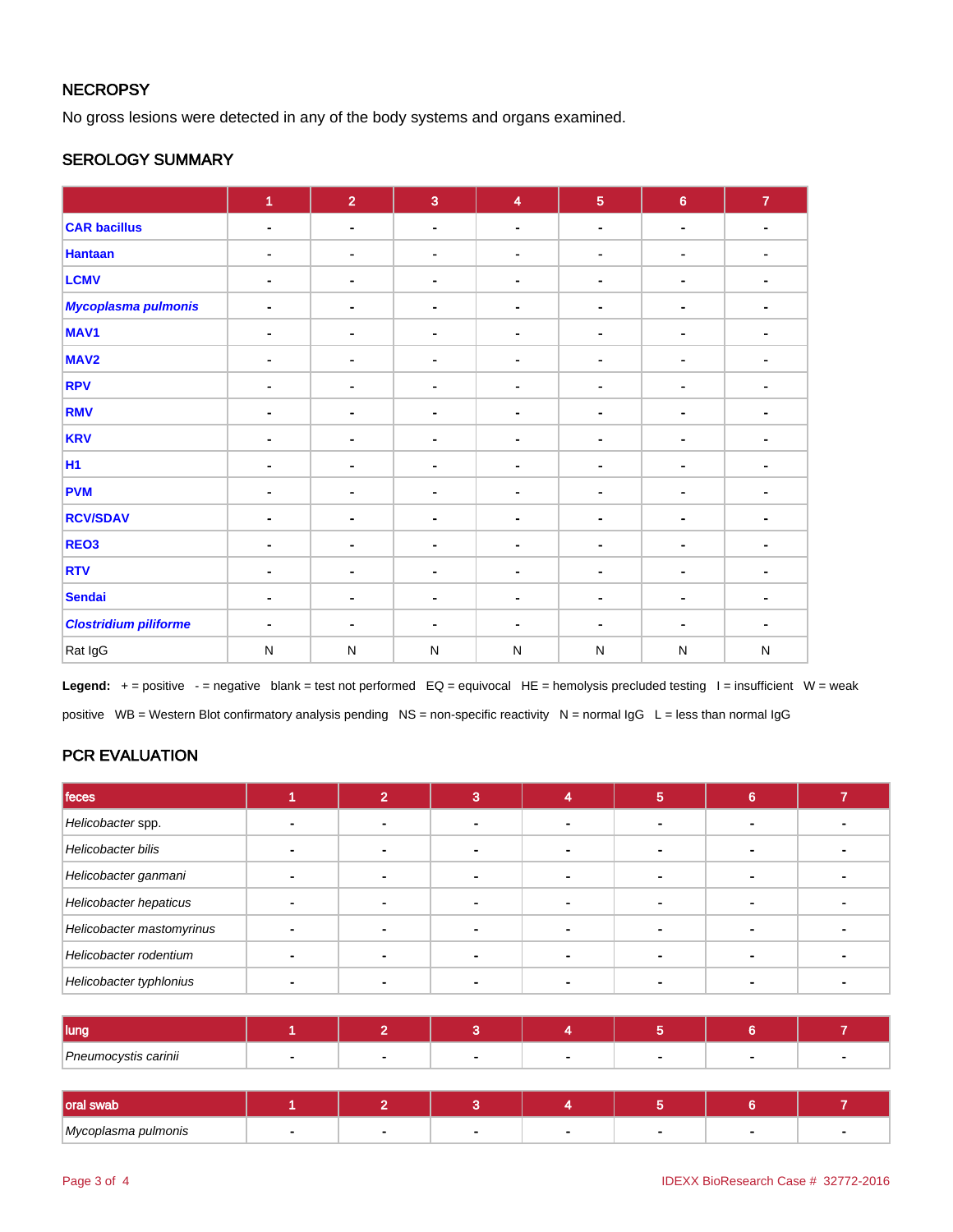| <b>oral swab</b>             |  |        |  |  |
|------------------------------|--|--------|--|--|
| Streptobacillus moniliformis |  | $\sim$ |  |  |

Legend: + = positive - = negative id:id = pooled sample range id+id+id = non-range pooled sample NT or blank = no test performed wps = weak positive

## **PARASITOLOGY**

| <b>parasites</b><br>ເວແອະ<br>. |  |  |  |  |
|--------------------------------|--|--|--|--|

### **MICROBIOLOGY**

Specimen/Source: cecum

| <b>Isolate</b>        |                |                |                |        |    |  |
|-----------------------|----------------|----------------|----------------|--------|----|--|
| Klebsiella oxytoca    |                |                |                |        |    |  |
| Klebsiella pneumoniae | $\blacksquare$ |                |                |        |    |  |
| Salmonella enterica   | $\mathbf{r}$   | $\blacksquare$ | $\blacksquare$ | $\sim$ | н. |  |

#### Specimen/Source: nasopharynx

| <b>Isolate</b>                              | ົ |  | 5 | 6 |  |
|---------------------------------------------|---|--|---|---|--|
| Corynebacterium kutscheri                   |   |  |   |   |  |
| Pasteurella multocida                       |   |  |   |   |  |
| Pasteurella pneumotropica<br>biotype Heyl   |   |  |   |   |  |
| Pasteurella pneumotropica<br>biotype Jawetz |   |  |   |   |  |
| Streptococcus pneumoniae                    |   |  |   |   |  |

Legend:  $+$  = agent recovered - = agent not recovered blank = test not performed  $n$  = no growth  $X$  = Preliminary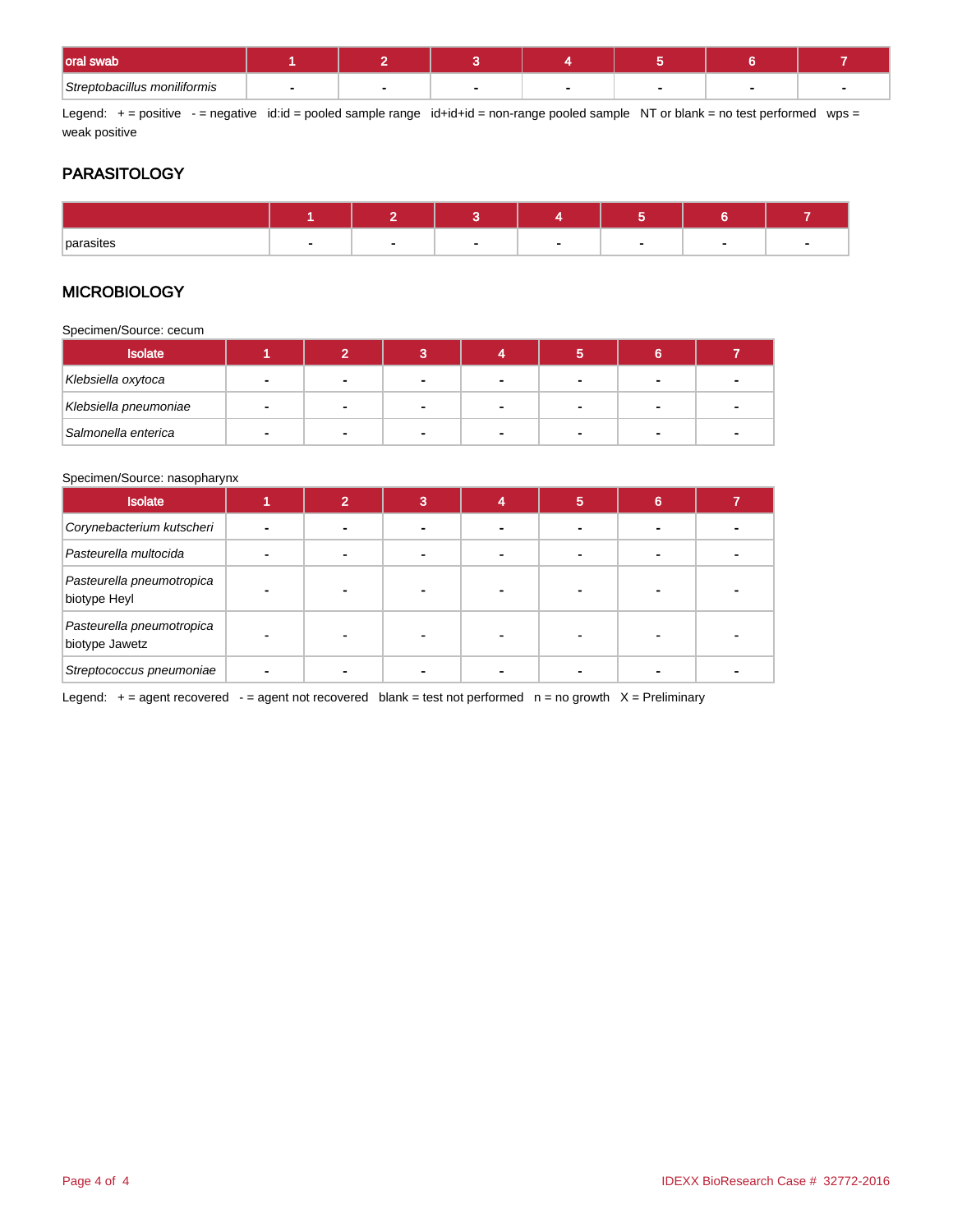

4011 Discovery Drive, Columbia, MO 65201

1-800-669-0825 1-573-499-5700

idexxbioresearch@idexx.com www.idexxbioresearch.com

IDEXX BioResearch Case # 32772-2016 Received: 12/7/2016

Completed: 12/13/2016

## SEROLOGY DETAILS

|                                                      | <b>Baseline</b> | $\blacktriangleleft$         | $\overline{2}$               | $\overline{3}$               | 4                            | 5                            | $6\phantom{a}$               | $\overline{7}$ |
|------------------------------------------------------|-----------------|------------------------------|------------------------------|------------------------------|------------------------------|------------------------------|------------------------------|----------------|
| <b>CAR bacillus</b>                                  |                 |                              |                              |                              |                              |                              |                              |                |
| CAR bacillus purified bacteria $ \text{MF}  > 3.750$ |                 | $\qquad \qquad \blacksquare$ | $\qquad \qquad \blacksquare$ | $\qquad \qquad \blacksquare$ | $\blacksquare$               | $\blacksquare$               | $\blacksquare$               |                |
| <b>Hantaan</b>                                       |                 |                              |                              |                              |                              |                              |                              |                |
| Hantaan NP                                           | MFI > 3.750     | $\blacksquare$               | $\blacksquare$               | $\blacksquare$               | $\blacksquare$               | $\blacksquare$               | $\blacksquare$               | ۰              |
| <b>LCMV</b>                                          |                 |                              |                              |                              |                              |                              |                              |                |
| <b>LCMV</b> recombinant                              | MFI > 3.000     | $\blacksquare$               | $\qquad \qquad \blacksquare$ | $\qquad \qquad \blacksquare$ | $\qquad \qquad \blacksquare$ | $\qquad \qquad \blacksquare$ | $\blacksquare$               | -              |
| <b>Mycoplasma pulmonis</b>                           |                 |                              |                              |                              |                              |                              |                              |                |
| M. pulmonis purified bacteria                        | MFI > 2.250     | $\blacksquare$               | $\qquad \qquad \blacksquare$ | $\qquad \qquad \blacksquare$ | $\overline{\phantom{a}}$     | $\blacksquare$               | $\blacksquare$               | -              |
| MAV1                                                 |                 |                              |                              |                              |                              |                              |                              |                |
| MAV1 purified virus                                  | MFI > 3.750     | $\blacksquare$               | $\blacksquare$               | $\blacksquare$               | $\blacksquare$               | $\blacksquare$               | $\blacksquare$               | ä,             |
| MAV <sub>2</sub>                                     |                 |                              |                              |                              |                              |                              |                              |                |
| MAV2 purified virus                                  | MFI > 3.500     | $\blacksquare$               | $\qquad \qquad \blacksquare$ | $\qquad \qquad \blacksquare$ | $\overline{\phantom{a}}$     | $\blacksquare$               | $\qquad \qquad \blacksquare$ | ۰              |
| <b>RPV</b>                                           |                 |                              |                              |                              |                              |                              |                              |                |
| RPV purified virus                                   | MFI > 2.000     | $\blacksquare$               | $\qquad \qquad \blacksquare$ | $\qquad \qquad \blacksquare$ | $\qquad \qquad \blacksquare$ | $\blacksquare$               | $\overline{\phantom{a}}$     | $\blacksquare$ |
| NS1 <sup>1</sup>                                     | MFI > 3.750     | $\qquad \qquad \blacksquare$ | $\overline{a}$               | $\qquad \qquad \blacksquare$ | $\blacksquare$               |                              | $\overline{\phantom{a}}$     |                |
| <b>RMV</b>                                           |                 |                              |                              |                              |                              |                              |                              |                |
| RMV VP2 recombinant                                  | MFI > 2.000     | $\blacksquare$               | $\qquad \qquad \blacksquare$ | $\qquad \qquad \blacksquare$ | $\blacksquare$               | ٠                            | $\blacksquare$               | ٠              |
| $NS1$ <sup>1</sup>                                   | MFI > 3.750     | $\blacksquare$               | $\qquad \qquad \blacksquare$ | $\qquad \qquad \blacksquare$ | $\qquad \qquad \blacksquare$ | $\qquad \qquad \blacksquare$ | $\blacksquare$               | $\blacksquare$ |
| <b>KRV</b>                                           |                 |                              |                              |                              |                              |                              |                              |                |
| KRV purified virus                                   | MFI > 3.000     | $\blacksquare$               | $\qquad \qquad \blacksquare$ | $\qquad \qquad \blacksquare$ | $\blacksquare$               | $\blacksquare$               | $\blacksquare$               | $\blacksquare$ |
| $NS1$ <sup>1</sup>                                   | MFI > 3.750     | $\blacksquare$               | $\qquad \qquad \blacksquare$ | $\qquad \qquad \blacksquare$ | $\blacksquare$               |                              | $\blacksquare$               | $\blacksquare$ |
| <b>H1</b>                                            |                 |                              |                              |                              |                              |                              |                              |                |
| H1 purified virus                                    | MFI > 1.750     | $\blacksquare$               | $\qquad \qquad \blacksquare$ | $\blacksquare$               | $\blacksquare$               | $\blacksquare$               | $\blacksquare$               | $\blacksquare$ |
| NS1 <sup>1</sup>                                     | MFI > 3.750     | $\blacksquare$               | $\overline{a}$               | ٠                            | $\blacksquare$               | $\blacksquare$               | $\blacksquare$               |                |
| <b>PVM</b>                                           |                 |                              |                              |                              |                              |                              |                              |                |
| PVM purified virus                                   | MFI > 2.500     | $\blacksquare$               | $\blacksquare$               | $\blacksquare$               | $\blacksquare$               | $\blacksquare$               | $\blacksquare$               | ÷,             |
| <b>RCV/SDAV</b>                                      |                 |                              |                              |                              |                              |                              |                              |                |
| RCV/SDAV purified virus                              | MFI > 3.750     | $\blacksquare$               | ۰                            | ۰                            | $\blacksquare$               | $\blacksquare$               | $\blacksquare$               | ٠              |
| RCV/SDAV Spike                                       | MFI > 3.750     | $\blacksquare$               | $\overline{\phantom{0}}$     | $\blacksquare$               | $\blacksquare$               |                              | ٠                            | ٠              |

If you have questions, please call our toll free number at 1-800-669-0825 or e-mail us at idexxbioresearch@idexx.com.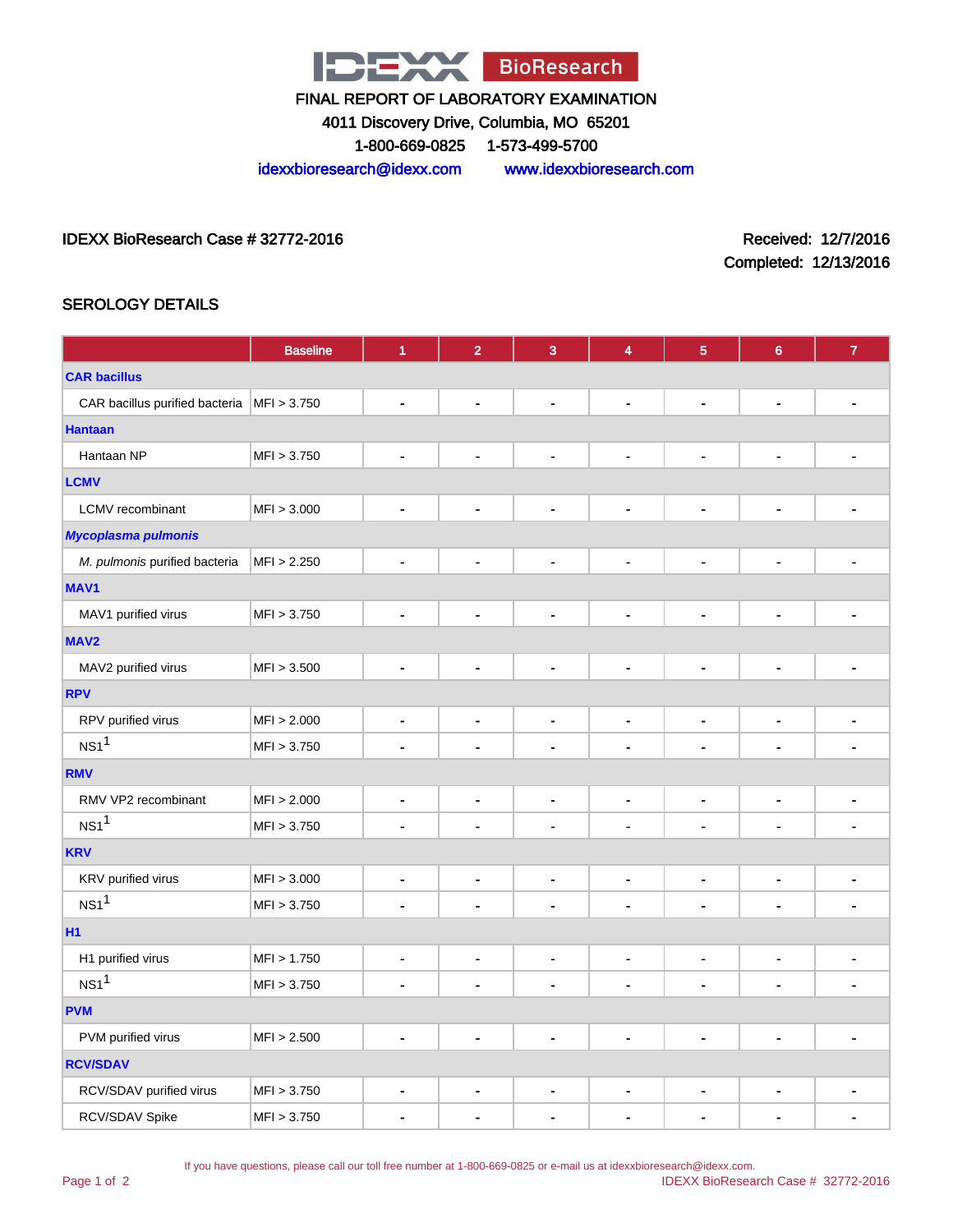|                                            | <b>Baseline</b> | и              | $\overline{2}$ | 3              | $\overline{\mathbf{4}}$ | $5\phantom{1}$           | $6\phantom{1}$ | 7              |  |
|--------------------------------------------|-----------------|----------------|----------------|----------------|-------------------------|--------------------------|----------------|----------------|--|
| REO <sub>3</sub>                           |                 |                |                |                |                         |                          |                |                |  |
| REO3 purified virus                        | MFI > 4.900     | $\blacksquare$ | $\blacksquare$ | $\blacksquare$ | $\blacksquare$          | $\blacksquare$           | $\blacksquare$ | ۰              |  |
| <b>RTV</b>                                 |                 |                |                |                |                         |                          |                |                |  |
| RTV purified virus                         | MFI > 2.000     | $\sim$         | $\sim$         | $\sim$         | $\blacksquare$          | $\blacksquare$           | $\sim$         | $\blacksquare$ |  |
| TMEV purified virus                        | MFI > 2.000     | $\blacksquare$ | ۰              | $\blacksquare$ | $\blacksquare$          | $\blacksquare$           | $\blacksquare$ |                |  |
| <b>Sendai</b>                              |                 |                |                |                |                         |                          |                |                |  |
| Sendai purified virus                      | MFI > 3.750     | $\sim$         | $\blacksquare$ | $\blacksquare$ | $\blacksquare$          |                          | $\blacksquare$ |                |  |
| <b>Clostridium piliforme</b>               |                 |                |                |                |                         |                          |                |                |  |
| Clostridium piliforme purified<br>bacteria | MFI > 4.950     | $\blacksquare$ | $\blacksquare$ | ۰              | $\blacksquare$          | $\overline{\phantom{0}}$ | ٠              |                |  |

**NS11 :** NS1 protein is highly conserved among rodent parvoviruses and thus serves as a generic assay for parvovirus seroconversion.

Legend: + = positive - = negative blank = test not performed EQ = equivocal HE = hemolysis precluded testing l = insufficient W = weak

positive  $WB = Western Blot confirmatory analysis pending NS = non-specific reactivity  $N = normal IgG L = less than normal IgG$$ 

Positive MFI results are reported as "+" followed by a number from 1 to 33 in thousands rounded off to the nearest thousand.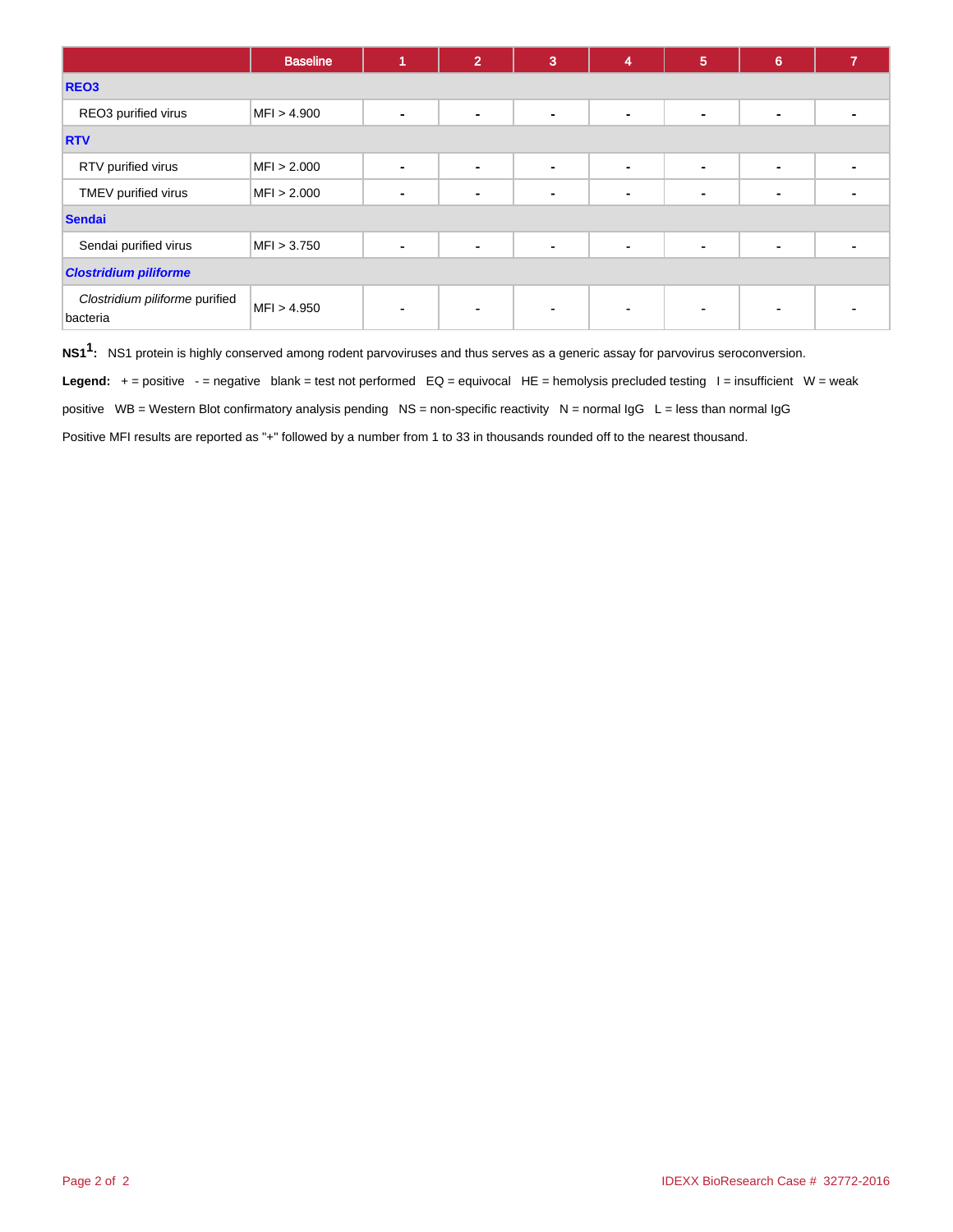

4011 Discovery Drive, Columbia, MO 65201

1-800-669-0825 1-573-499-5700

idexxbioresearch@idexx.com www.idexxbioresearch.com

#### IDEXX BioResearch Case # 33652-2016 Received: 12/15/2016

Completed: 12/20/2016

## Submitted By

Resource Center Animals-RRRC University of Missouri-RRRC Columbia, MO 65201

Phone: 573-884-7970 Email: bethunec@missouri.edu; RhoadesJN@missouri.edu; brydae@missouri.edu; watermanjd@missouri.edu; dixonl@missouri.edu; oneilla@missouri.edu; boltec@missouri.edu; oconnore@missouri.edu; mcdowellm@missouri.edu

Fax: [573] 884=7521 Email: FranklinC@missouri.edu

## Referred By

Craig Franklin University of Missouri-Franklin Veterinary Pathobiology 4011 Discovery Drive Columbia, MO 65201

#### Specimen Description

Species: rat Description: 2 fur mite swabs Number of Specimens/Animals: 2 Building/Facility: Discovery Ridge Area: W112

| , ,, vu. , , , , <i>,</i> |               |              |        |                      |            |             |
|---------------------------|---------------|--------------|--------|----------------------|------------|-------------|
| ID                        | Client ID'    | Investigator | Room # | <b>Strain /Breed</b> | <b>Sex</b> | <b>Rack</b> |
|                           | Fur mite swab | Bryda        | W112   | Rat                  | U          | 1-4a        |
|                           | Fur mite swab | Bryda        | W112   | Rat                  | U          | $4b-7$      |

#### **Services/Tests Performed:** Fur Mite

**PCR evaluation for:** Myocoptes, Radfordia/Myobia

**General Comments:** AO: Quarterly PCR fur mite testing.

**Summary:** All test results were negative.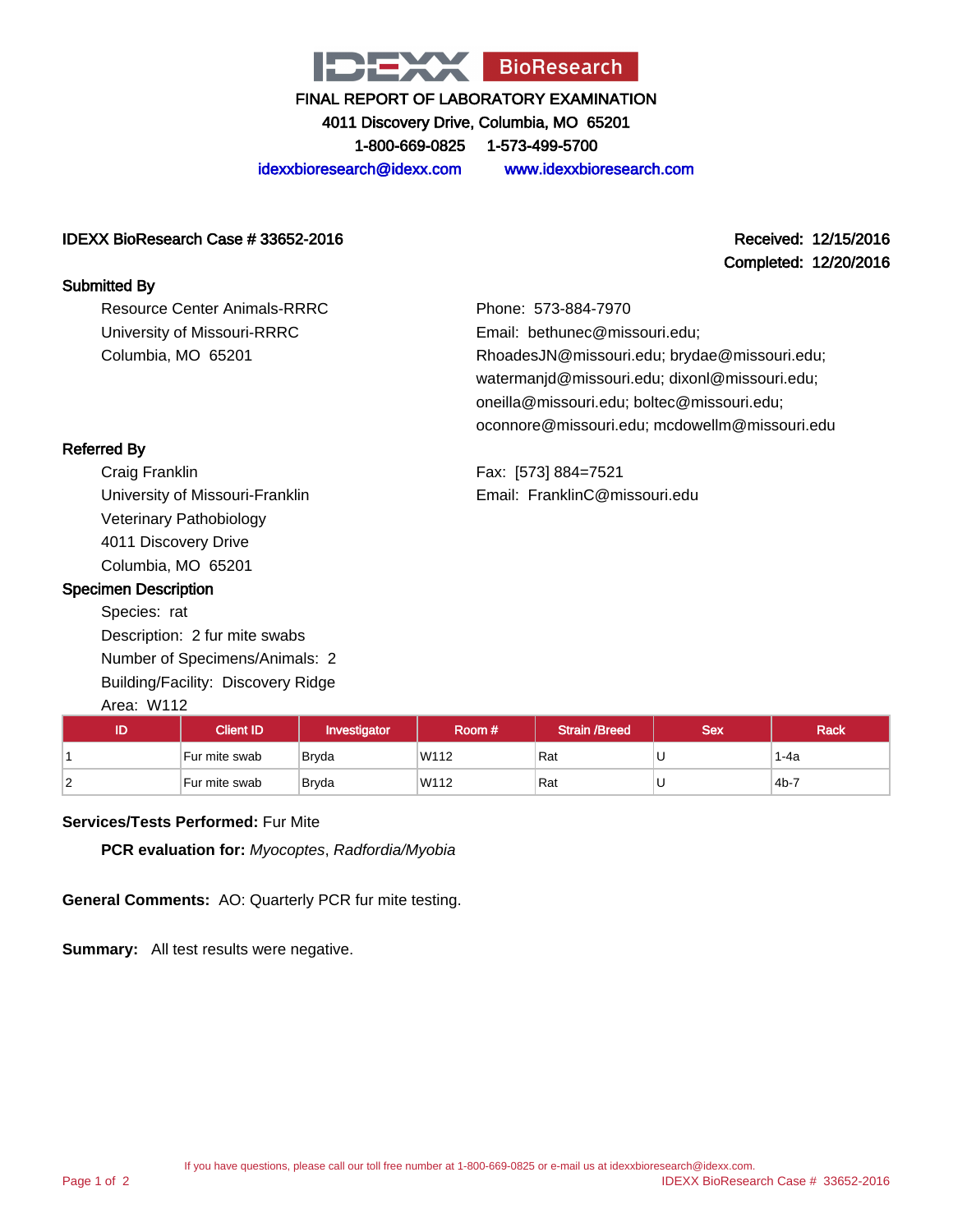## PCR EVALUATION

| skin swab        |  |
|------------------|--|
| Myocoptes        |  |
| Radfordia/Myobia |  |

Legend: + = positive - = negative id:id = pooled sample range id+id+id = non-range pooled sample NT or blank = no test performed wps = weak positive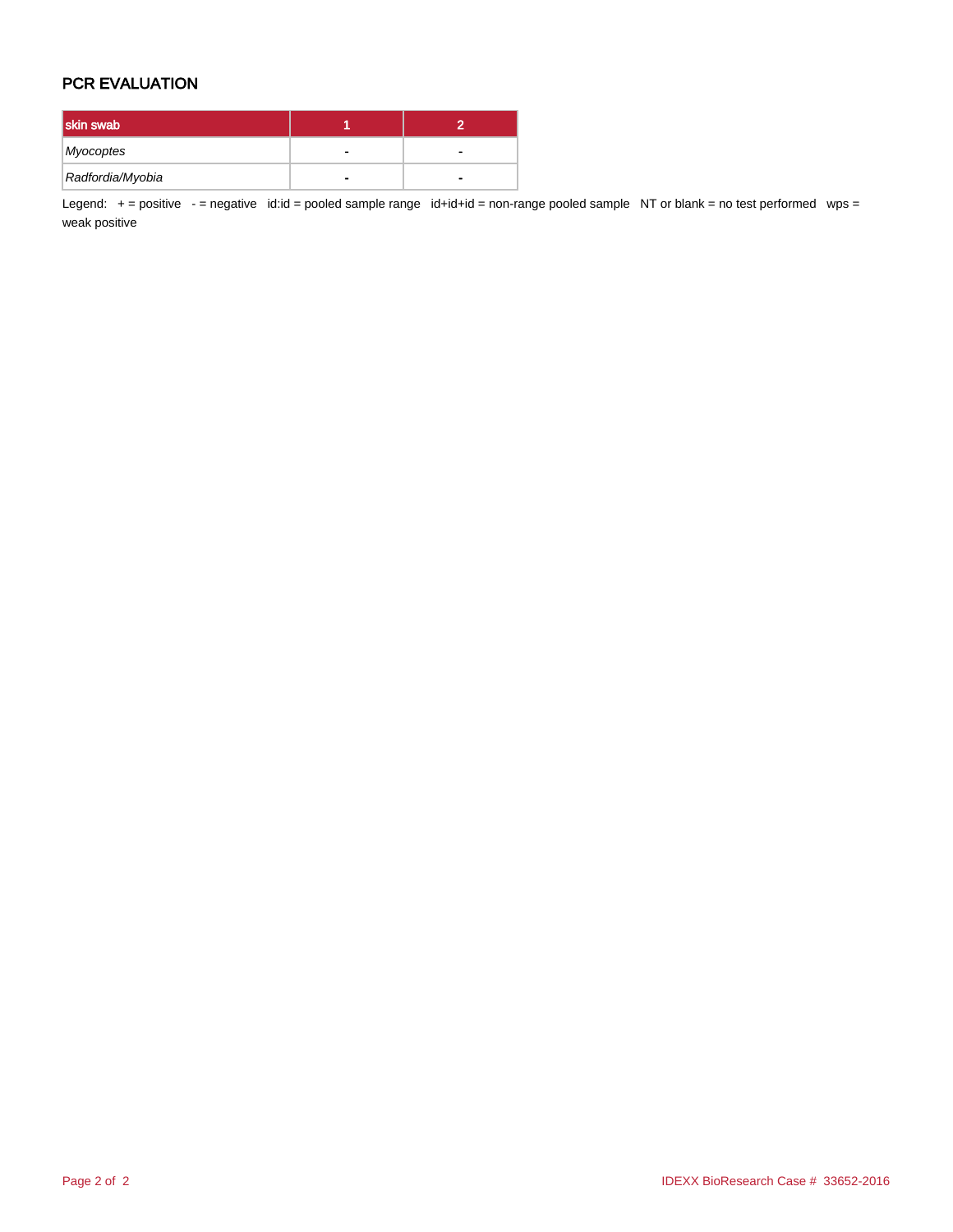

4011 Discovery Drive, Columbia, MO 65201 1-800-669-0825 1-573-499-5700

idexxbioresearch@idexx.com www.idexxbioresearch.com

### IDEXX BioResearch Case # 32773-2016 Received: 12/7/2016

Resource Center Animals-RRRC University of Missouri-RRRC

Columbia, MO 65201

# Completed: 12/13/2016

Phone: 573-884-7970 Email: bethunec@missouri.edu; RhoadesJN@missouri.edu; brydae@missouri.edu; watermanjd@missouri.edu; dixonl@missouri.edu; oneilla@missouri.edu; boltec@missouri.edu; oconnore@missouri.edu; mcdowellm@missouri.edu

Fax: [573] 884=7521 Email: FranklinC@missouri.edu

| <b>Referred By</b> |  |
|--------------------|--|
|--------------------|--|

Submitted By

Craig Franklin University of Missouri-Franklin Veterinary Pathobiology 4011 Discovery Drive Columbia, MO 65201

#### Specimen Description

Species: rat Description: Live Rats Number of Specimens/Animals: 1 Building/Facility: W113

| <b>Client ID</b> | nvestigator | .<br>Room #\ | /Breed       | Sex | Age   | -<br>ייש<br>naun |
|------------------|-------------|--------------|--------------|-----|-------|------------------|
|                  | Bryda       | W113         | $\sim$<br>◡◡ |     | Adult |                  |

#### **Services/Tests Performed:** Rederivation Necropsy Profile

**Serologic evaluation for antibodies to:** Clostridium piliforme, Mycoplasma pulmonis, CAR bacillus, H1, Hantaan, KRV, LCMV, MAV1, PVM, RCV/SDAV, REO3, RMV, RPV, RTV, Sendai

**PCR evaluation for:** Helicobacter bilis, Helicobacter ganmani, Helicobacter hepaticus, Helicobacter mastomyrinus

, Helicobacter rodentium, Helicobacter spp., Helicobacter typhlonius, Mycoplasma pulmonis, Pneumocystis carinii, Streptobacillus moniliformis

**Parasitologic evaluation for:** fur mites, mesostigmatid mites, lice, Spironucleus muris, Giardia muris, large intestinal flagellates and amoeba, pinworms and tapeworms

**Microbiologic evaluation for:** Corynebacterium kutscheri, Klebsiella oxytoca, Klebsiella pneumoniae,

Pasteurella multocida, Pasteurella pneumotropica biotype Heyl, Pasteurella pneumotropica biotype Jawetz,

Salmonella enterica, Streptococcus pneumoniae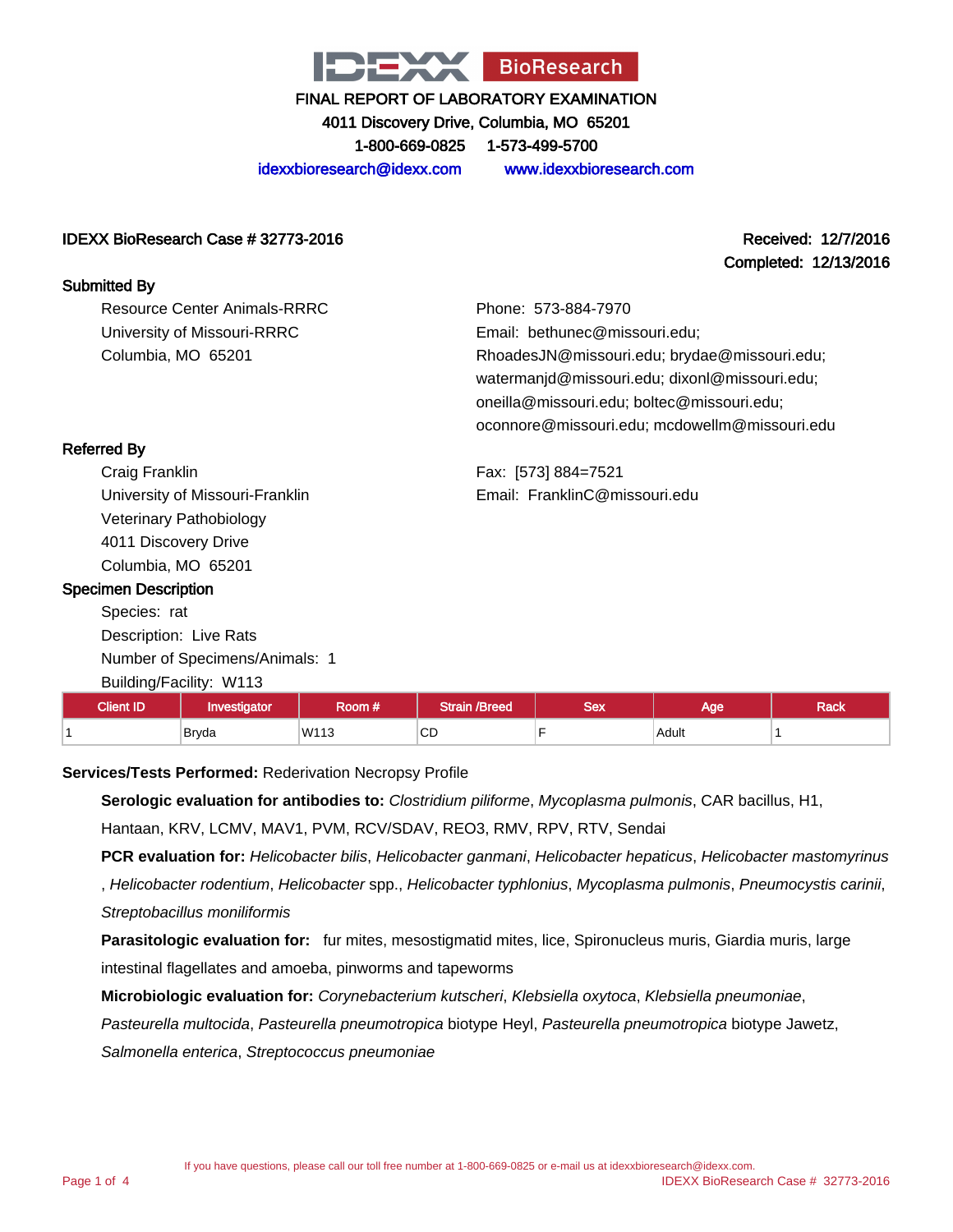**General Comments:** CB: Sentinels placed on 9/5/2016.

**Summary:** All test results were negative. Please see the report for details.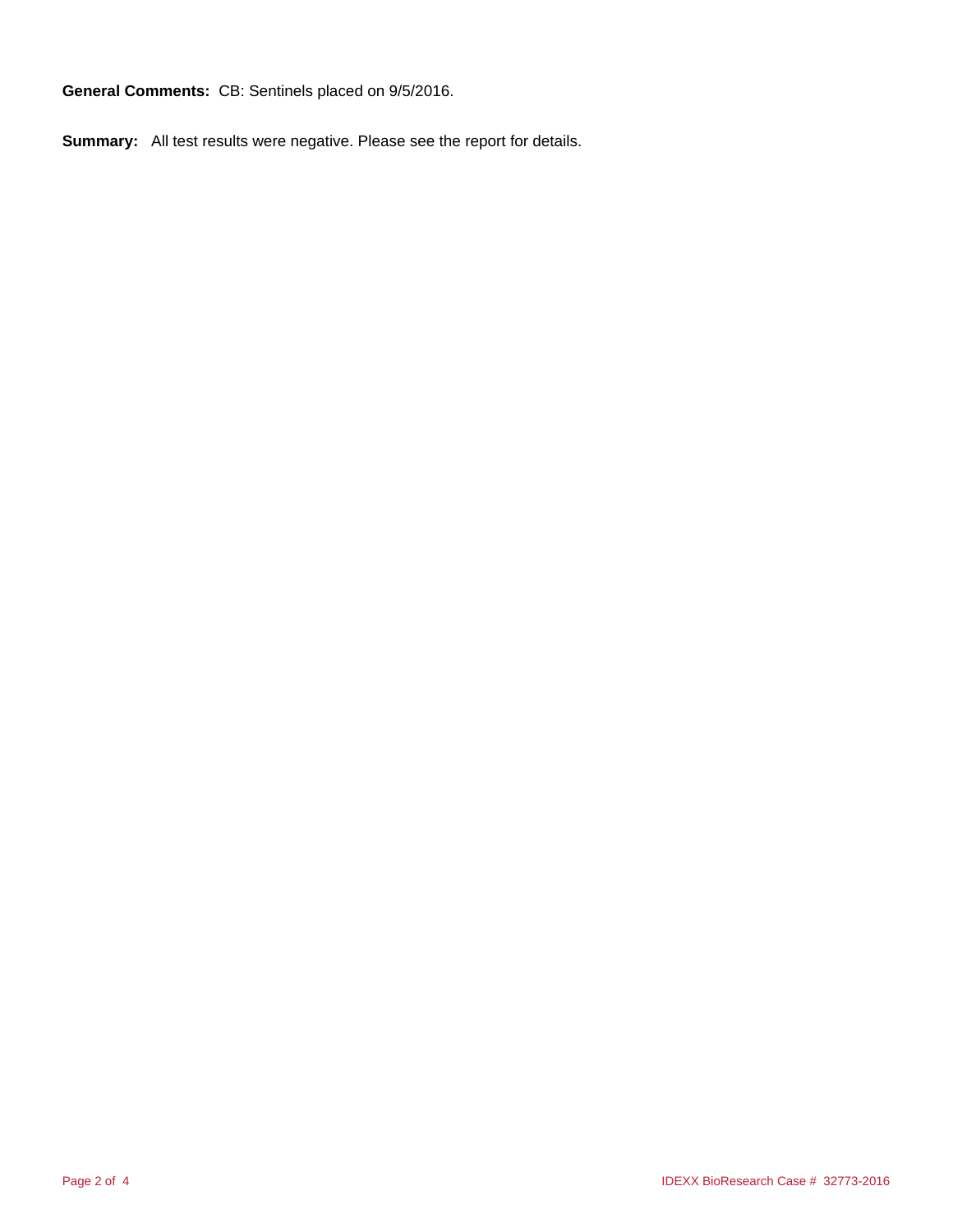## **NECROPSY**

No gross lesions were detected in any of the body systems and organs examined.

## SEROLOGY SUMMARY

|                              | 1 |
|------------------------------|---|
| <b>CAR bacillus</b>          |   |
| <b>Hantaan</b>               |   |
| <b>LCMV</b>                  |   |
| Mycoplasma pulmonis          |   |
| <b>MAV1</b>                  |   |
| <b>RPV</b>                   |   |
| <b>RMV</b>                   |   |
| <b>KRV</b>                   |   |
| H <sub>1</sub>               |   |
| <b>PVM</b>                   |   |
| <b>RCV/SDAV</b>              |   |
| REO <sub>3</sub>             |   |
| <b>RTV</b>                   |   |
| <b>Sendai</b>                |   |
| <b>Clostridium piliforme</b> |   |
| Rat IgG                      | N |

Legend: + = positive - = negative blank = test not performed EQ = equivocal HE = hemolysis precluded testing I = insufficient W = weak positive WB = Western Blot confirmatory analysis pending NS = non-specific reactivity N = normal IgG L = less than normal IgG

## PCR EVALUATION

| feces                     |  |
|---------------------------|--|
| Helicobacter spp.         |  |
| <b>Helicobacter bilis</b> |  |
| Helicobacter ganmani      |  |
| Helicobacter hepaticus    |  |
| Helicobacter mastomyrinus |  |
| Helicobacter rodentium    |  |
| Helicobacter typhlonius   |  |

| Pneumocystis carinii |  |
|----------------------|--|

| oral swab                    |   |
|------------------------------|---|
| Mycoplasma pulmonis          | - |
| Streptobacillus moniliformis |   |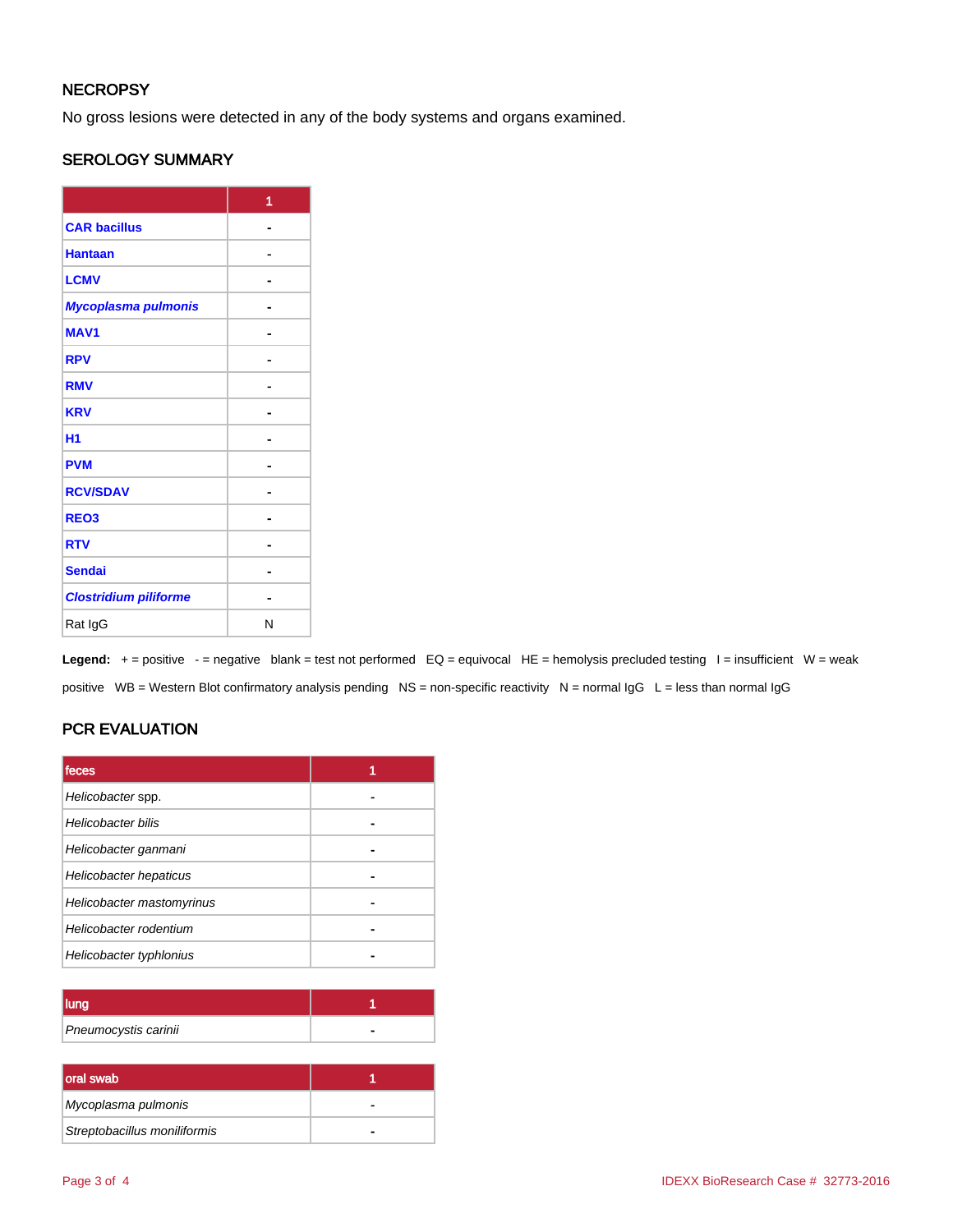Legend: + = positive - = negative id:id = pooled sample range id+id+id = non-range pooled sample NT or blank = no test performed wps = weak positive

## **PARASITOLOGY**

| parasites |  |
|-----------|--|

#### **MICROBIOLOGY**

Specimen/Source: cecum

| <b>Isolate</b>        |  |
|-----------------------|--|
| Klebsiella oxytoca    |  |
| Klebsiella pneumoniae |  |
| Salmonella enterica   |  |

#### Specimen/Source: nasopharynx

| <b>Isolate</b>                              |  |
|---------------------------------------------|--|
| Corynebacterium kutscheri                   |  |
| Pasteurella multocida                       |  |
| Pasteurella pneumotropica<br>biotype Heyl   |  |
| Pasteurella pneumotropica<br>biotype Jawetz |  |
| Streptococcus pneumoniae                    |  |

Legend:  $+$  = agent recovered  $-$  = agent not recovered blank = test not performed  $n$  = no growth  $X$  = Preliminary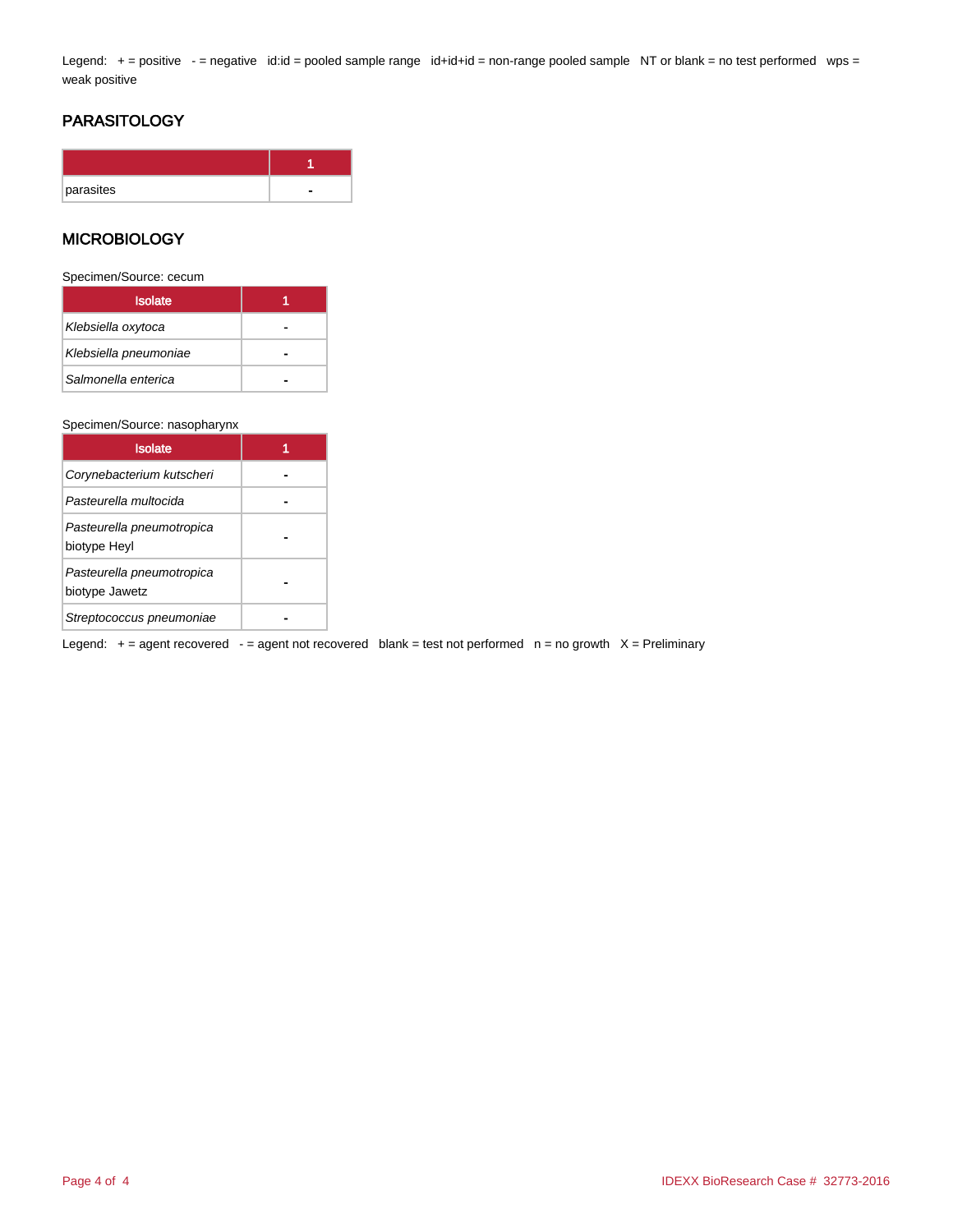

4011 Discovery Drive, Columbia, MO 65201

1-800-669-0825 1-573-499-5700

idexxbioresearch@idexx.com www.idexxbioresearch.com

IDEXX BioResearch Case # 32773-2016 Received: 12/7/2016

Completed: 12/13/2016

## SEROLOGY DETAILS

|                                | <b>Baseline</b> | 1              |  |
|--------------------------------|-----------------|----------------|--|
| <b>CAR bacillus</b>            |                 |                |  |
| CAR bacillus purified bacteria | MFI > 3.750     | -              |  |
| <b>Hantaan</b>                 |                 |                |  |
| Hantaan NP                     | MFI > 3.750     |                |  |
| <b>LCMV</b>                    |                 |                |  |
| <b>LCMV</b> recombinant        | MFI > 3.000     | $\blacksquare$ |  |
| <b>Mycoplasma pulmonis</b>     |                 |                |  |
| M. pulmonis purified bacteria  | MFI > 2.250     |                |  |
| <b>MAV1</b>                    |                 |                |  |
| MAV1 purified virus            | MFI > 3.750     |                |  |
| <b>RPV</b>                     |                 |                |  |
| RPV purified virus             | MFI > 2.000     |                |  |
| NS1 <sup>1</sup>               | MFI > 3.750     |                |  |
| <b>RMV</b>                     |                 |                |  |
| RMV VP2 recombinant            | MFI > 2.000     |                |  |
| NS1 <sup>1</sup>               | MFI > 3.750     |                |  |
| <b>KRV</b>                     |                 |                |  |
| KRV purified virus             | MFI > 3.000     | -              |  |
| $NS1^1$                        | MFI > 3.750     |                |  |
| <b>H1</b>                      |                 |                |  |
| H1 purified virus              | MFI > 1.750     |                |  |
| NS1 <sup>1</sup>               | MFI > 3.750     |                |  |
| <b>PVM</b>                     |                 |                |  |
| PVM purified virus             | MFI > 2.500     |                |  |
| <b>RCV/SDAV</b>                |                 |                |  |
| RCV/SDAV purified virus        | MFI > 3.750     |                |  |
| RCV/SDAV Spike                 | MFI > 3.750     |                |  |
| REO <sub>3</sub>               |                 |                |  |
| REO3 purified virus            | MFI > 4.900     |                |  |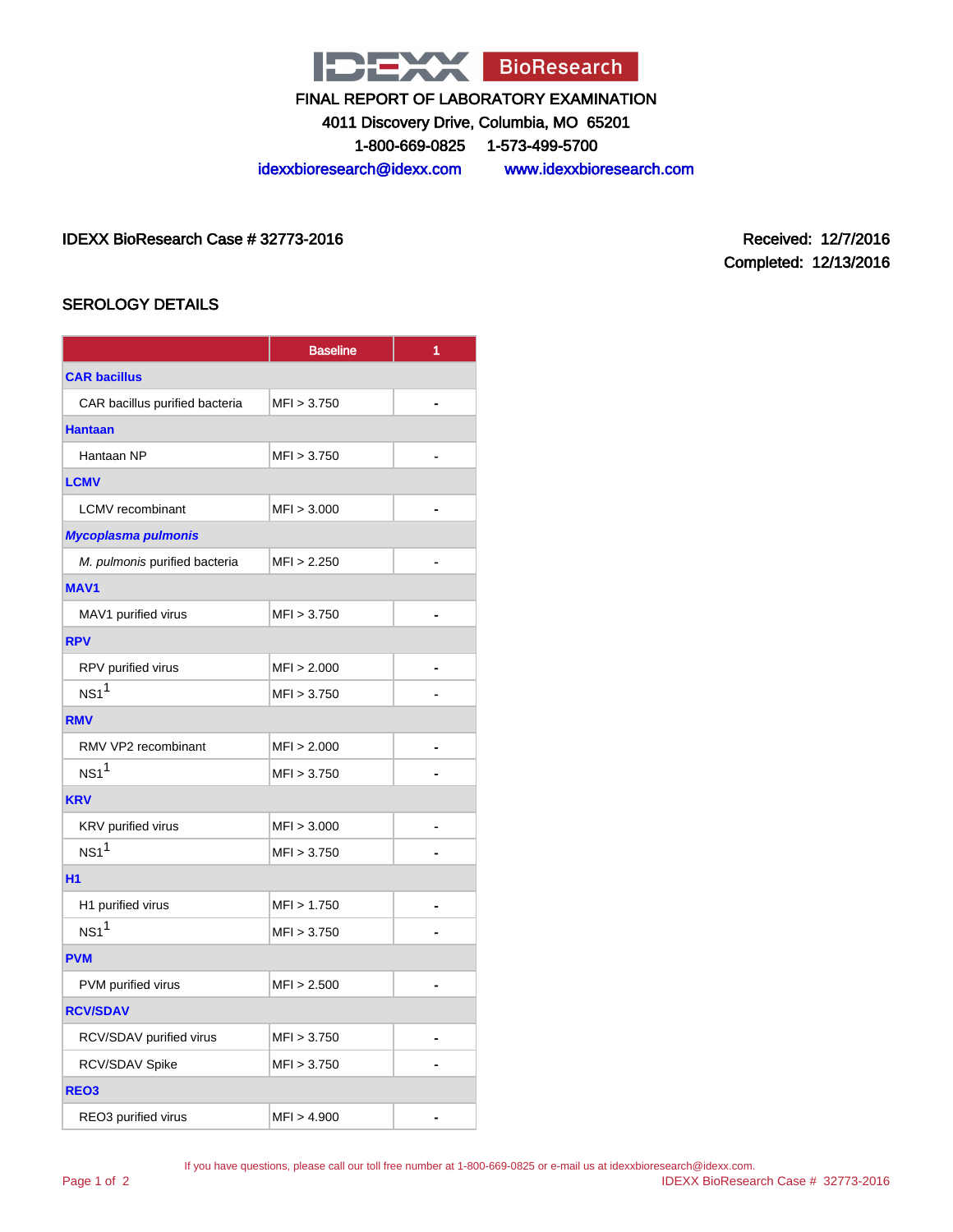|                                            | <b>Baseline</b> |  |  |
|--------------------------------------------|-----------------|--|--|
| <b>RTV</b>                                 |                 |  |  |
| RTV purified virus                         | MFI > 2.000     |  |  |
| TMEV purified virus                        | MFI > 2.000     |  |  |
| <b>Sendai</b>                              |                 |  |  |
| Sendai purified virus                      | MFI > 3.750     |  |  |
| <b>Clostridium piliforme</b>               |                 |  |  |
| Clostridium piliforme purified<br>bacteria | MFI > 4.950     |  |  |

**NS11 :** NS1 protein is highly conserved among rodent parvoviruses and thus serves as a generic assay for parvovirus seroconversion.

Legend: + = positive - = negative blank = test not performed EQ = equivocal HE = hemolysis precluded testing I = insufficient W = weak positive WB = Western Blot confirmatory analysis pending NS = non-specific reactivity N = normal  $\lg G$  L = less than normal  $\lg G$ Positive MFI results are reported as "+" followed by a number from 1 to 33 in thousands rounded off to the nearest thousand.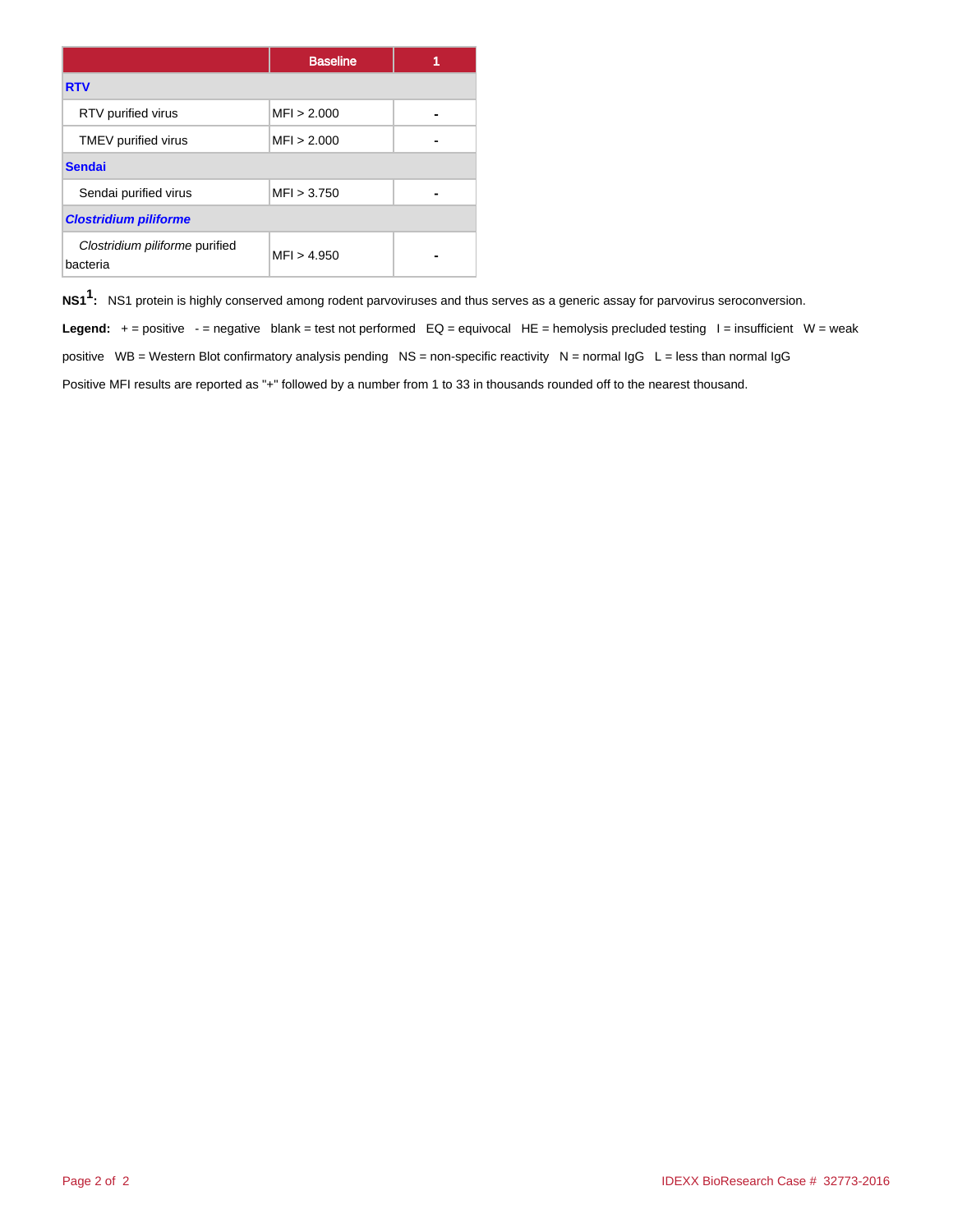

4011 Discovery Drive, Columbia, MO 65201 1-800-669-0825 1-573-499-5700

idexxbioresearch@idexx.com www.idexxbioresearch.com

#### IDEXX BioResearch Case # 33651-2016 Received: 12/15/2016

#### Submitted By

Resource Center Animals-MMRRC University of Missouri-RCA-MMRRC Columbia, MO 65201

Completed: 12/20/2016

Phone: 573-884-7970 Email: bethunec@missouri.edu; RhoadesJN@missouri.edu; watermanjd@missouri.edu; boltec@missouri.edu; dixonl@missouri.edu; oneilla@missouri.edu; oconnore@missouri.edu; mcdowellm@missouri.edu

Fax: [573] 884=7521 Email: FranklinC@missouri.edu

## Referred By

Craig Franklin University of Missouri-Franklin Veterinary Pathobiology 4011 Discovery Drive Columbia, MO 65201

#### Specimen Description

Species: mouse/rat Description: Fur Mite swabs Number of Specimens/Animals: 2 Building/Facility: Discovery Ridge Area: W113

| ID | <b>Client ID</b> | Investigator | Room # | <b>Strain /Breed</b> | <b>Sex</b> | <b>Rack</b> |
|----|------------------|--------------|--------|----------------------|------------|-------------|
|    | Fur mite swab    | Bryda        | W113   | Mouse/Rat            |            |             |
|    | Fur mite swab    | Bryda        | W113   | Mouse/Rat            |            | $2-5$       |

#### **Services/Tests Performed:** Fur Mite - PCR

**PCR evaluation for:** Myocoptes, Radfordia/Myobia

**General Comments:** AO Quarterly PCR fur mite testing.

**Summary:** All test results were negative.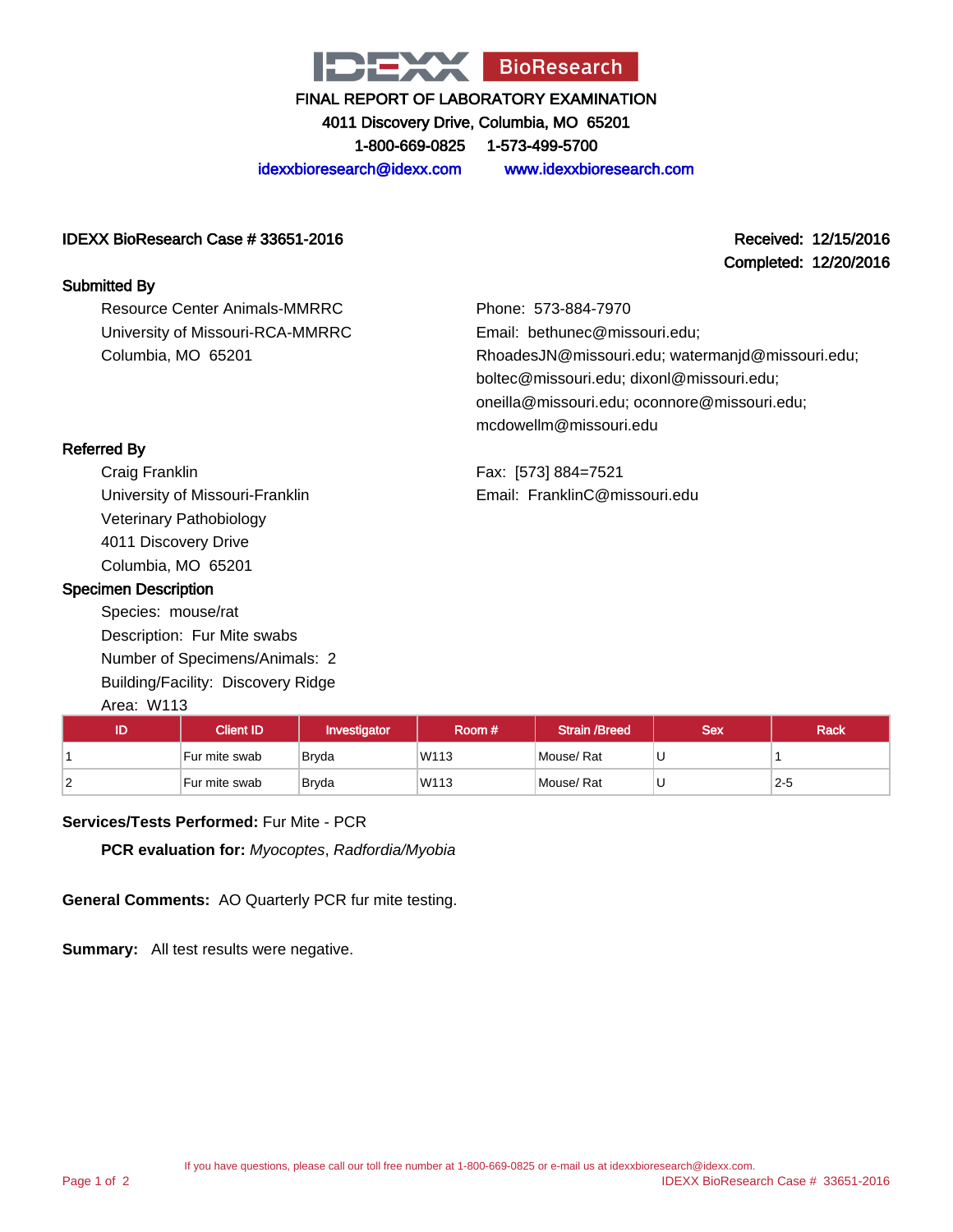## PCR EVALUATION

| pelt swab        |  |
|------------------|--|
| Myocoptes        |  |
| Radfordia/Myobia |  |

Legend: + = positive - = negative id:id = pooled sample range id+id+id = non-range pooled sample NT or blank = no test performed wps = weak positive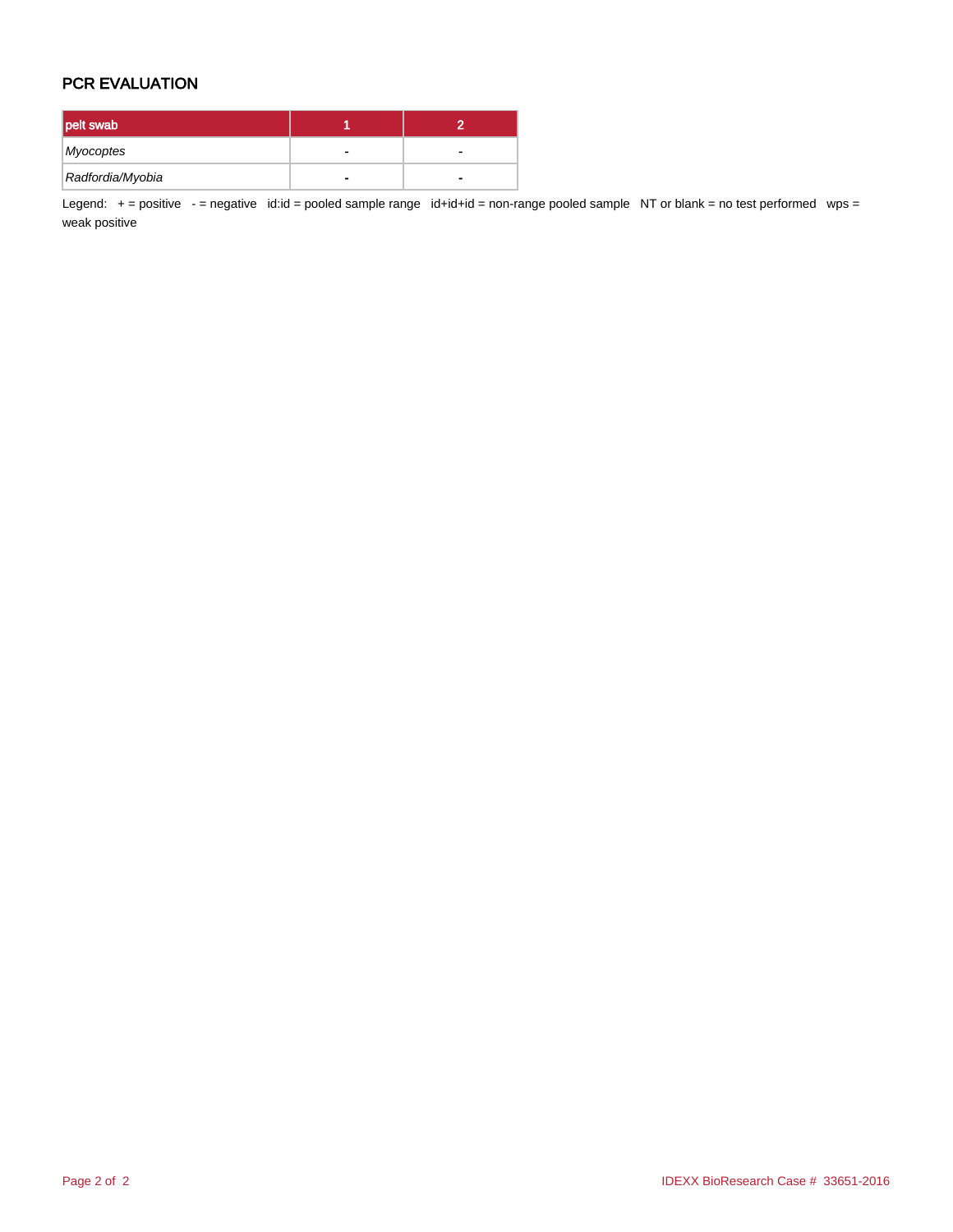

4011 Discovery Drive, Columbia, MO 65201 1-800-669-0825 1-573-499-5700

idexxbioresearch@idexx.com www.idexxbioresearch.com

#### IDEXX BioResearch Case # 32774-2016 Received: 12/7/2016

# Completed: 12/13/2016

Resource Center Animals-RRRC University of Missouri-RRRC Columbia, MO 65201

Phone: 573-884-7970 Email: bethunec@missouri.edu; RhoadesJN@missouri.edu; brydae@missouri.edu; watermanjd@missouri.edu; dixonl@missouri.edu; oneilla@missouri.edu; boltec@missouri.edu; oconnore@missouri.edu; mcdowellm@missouri.edu

Fax: [573] 884=7521 Email: FranklinC@missouri.edu

## Referred By

Submitted By

Craig Franklin University of Missouri-Franklin Veterinary Pathobiology 4011 Discovery Drive Columbia, MO 65201

#### Specimen Description

Species: rat Description: Live Rats Number of Specimens/Animals: 5 Building/Facility: W114

| <b>Client ID</b> | Investigator | Room # | <b>Strain /Breed</b> | <b>Sex</b> | Age   | <b>Rack</b> |
|------------------|--------------|--------|----------------------|------------|-------|-------------|
|                  | <b>Bryda</b> | W114   | CD                   |            | Adult |             |
| $\overline{2}$   | Bryda        | W114   | <b>CD</b>            |            | Adult | 2           |
| 3                | Bryda        | W114   | <b>CD</b>            |            | Adult | 3           |
| 4                | <b>Bryda</b> | W114   | CD                   |            | Adult | 4           |
| 5                | <b>Bryda</b> | W114   | CD                   |            | Adult | 5           |

## **Services/Tests Performed:** Rederivation Necropsy Profile

**Serologic evaluation for antibodies to:** Clostridium piliforme, Mycoplasma pulmonis, CAR bacillus, H1,

Hantaan, KRV, LCMV, MAV1, PVM, RCV/SDAV, REO3, RMV, RPV, RTV, Sendai

**PCR evaluation for:** Helicobacter bilis, Helicobacter ganmani, Helicobacter hepaticus, Helicobacter mastomyrinus

, Helicobacter rodentium, Helicobacter spp., Helicobacter typhlonius, Mycoplasma pulmonis, Pneumocystis carinii, Streptobacillus moniliformis

**Parasitologic evaluation for:** fur mites, mesostigmatid mites, lice, Spironucleus muris, Giardia muris, large intestinal flagellates and amoeba, pinworms and tapeworms

**Microbiologic evaluation for:** Corynebacterium kutscheri, Klebsiella oxytoca, Klebsiella pneumoniae,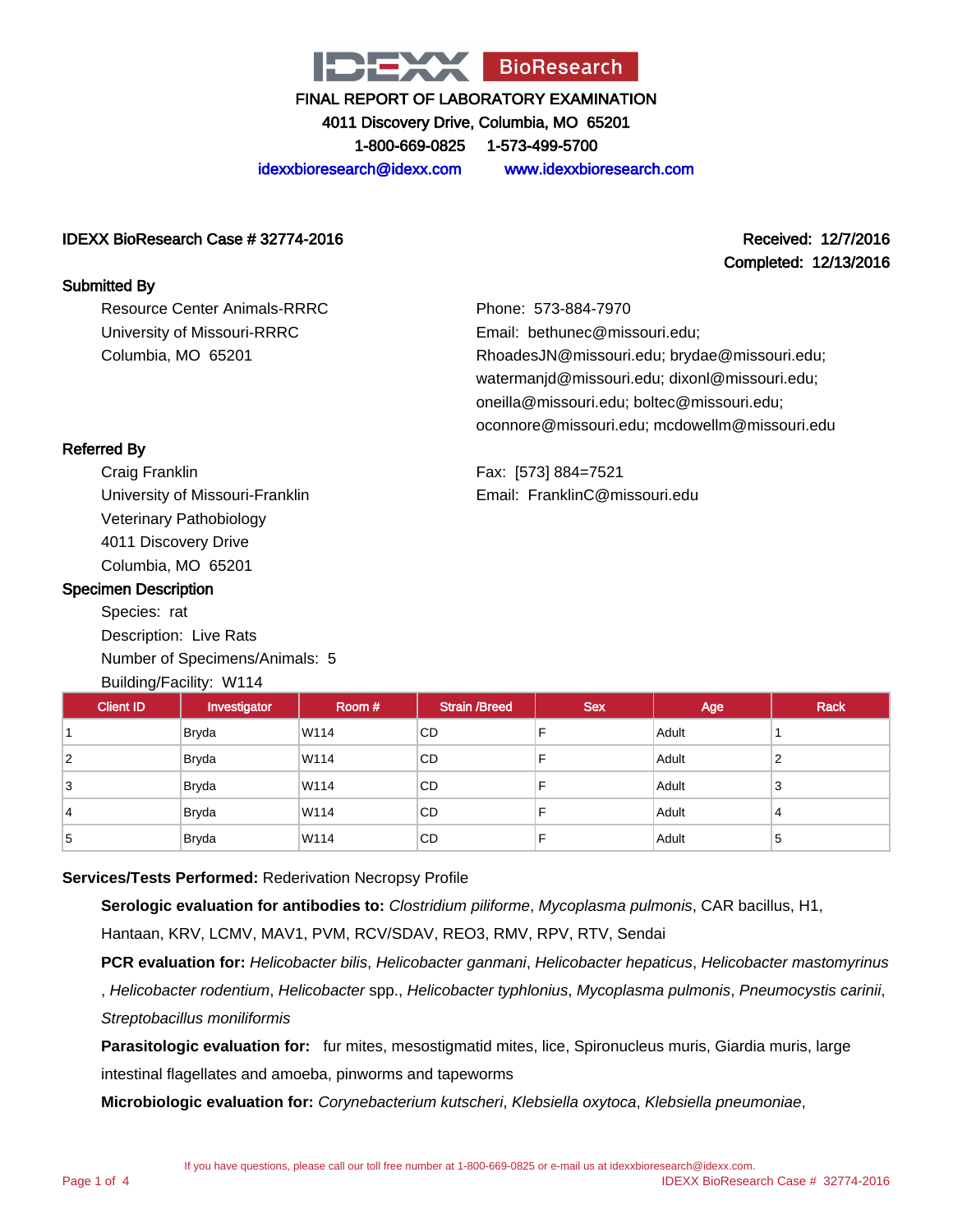Pasteurella multocida, Pasteurella pneumotropica biotype Heyl, Pasteurella pneumotropica biotype Jawetz, Salmonella enterica, Streptococcus pneumoniae

**General Comments:** CB: Sentinels placed on 9/5/2016.

**Summary:** All test results were negative. Please see the report for details.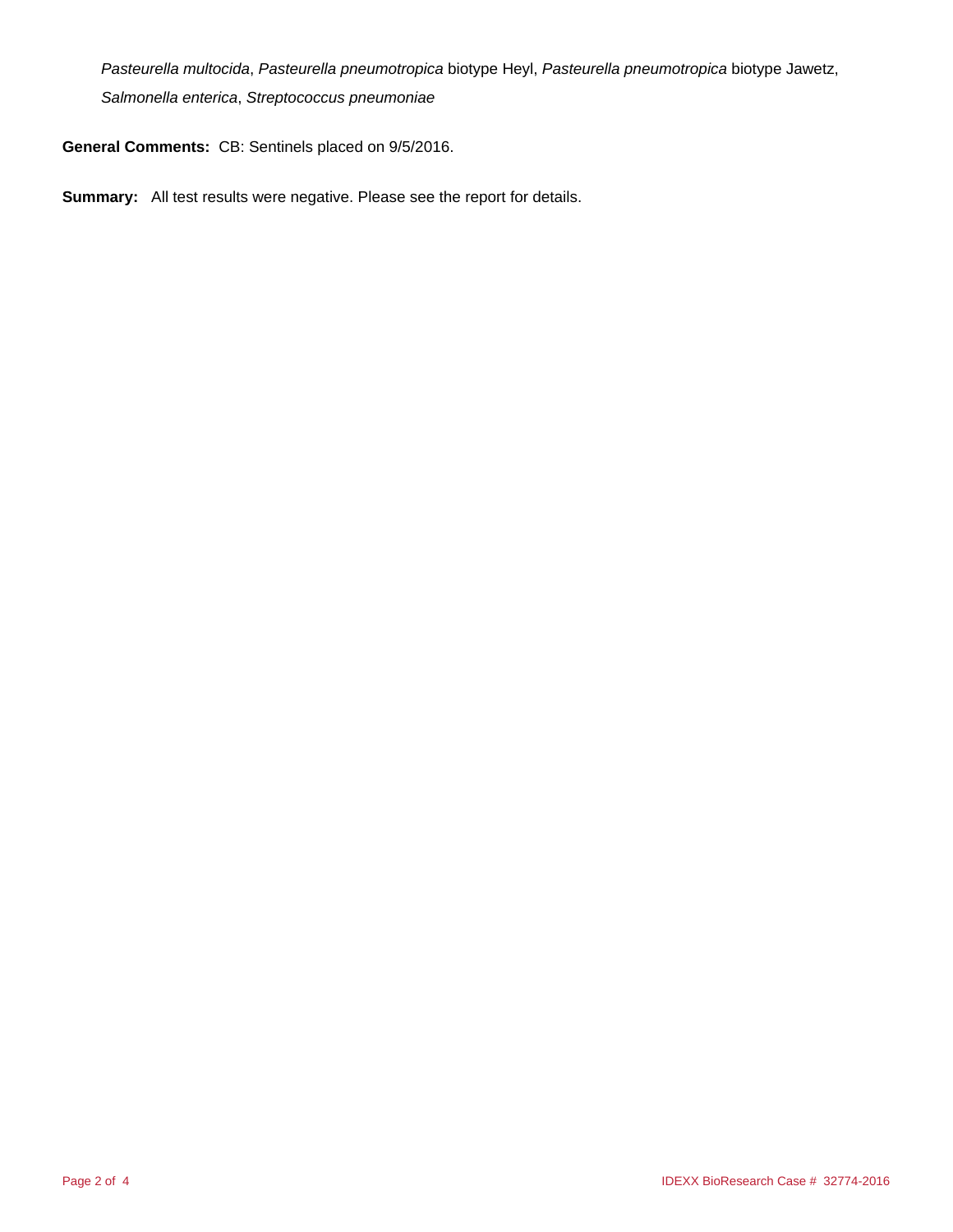## **NECROPSY**

No gross lesions were detected in any of the body systems and organs examined.

#### SEROLOGY SUMMARY

|                              | $\overline{1}$ | $\overline{2}$ | $\overline{3}$ | $\overline{\mathbf{4}}$ | $\overline{5}$ |
|------------------------------|----------------|----------------|----------------|-------------------------|----------------|
| <b>CAR bacillus</b>          | $\blacksquare$ | $\blacksquare$ | $\blacksquare$ | $\blacksquare$          | $\blacksquare$ |
| <b>Hantaan</b>               |                | ۰              |                |                         |                |
| <b>LCMV</b>                  |                | -              |                |                         |                |
| Mycoplasma pulmonis          |                | ۰              |                |                         |                |
| MAV1                         | ۰              | ٠              |                | ٠                       |                |
| <b>RPV</b>                   |                | -              |                | ä,                      |                |
| <b>RMV</b>                   |                | $\blacksquare$ |                |                         | ٠              |
| <b>KRV</b>                   |                | ۰              |                |                         |                |
| <b>H1</b>                    |                | -              |                |                         |                |
| <b>PVM</b>                   | $\blacksquare$ | $\blacksquare$ | ۰.             | $\blacksquare$          |                |
| <b>RCV/SDAV</b>              |                | ۰              |                |                         |                |
| REO <sub>3</sub>             |                |                |                |                         |                |
| <b>RTV</b>                   |                | ٠              |                |                         |                |
| <b>Sendai</b>                |                | ۰              |                |                         |                |
| <b>Clostridium piliforme</b> |                |                | -              | ٠                       | $\blacksquare$ |
| Rat IgG                      | N              | N              | $\mathsf{N}$   | ${\sf N}$               | N              |

Legend: + = positive - = negative blank = test not performed EQ = equivocal HE = hemolysis precluded testing I = insufficient W = weak positive WB = Western Blot confirmatory analysis pending NS = non-specific reactivity N = normal IgG L = less than normal IgG

## PCR EVALUATION

| feces                     |  | 3 | ю |
|---------------------------|--|---|---|
| Helicobacter spp.         |  |   |   |
| Helicobacter bilis        |  |   |   |
| Helicobacter ganmani      |  |   |   |
| Helicobacter hepaticus    |  |   |   |
| Helicobacter mastomyrinus |  |   |   |
| Helicobacter rodentium    |  |   |   |
| Helicobacter typhlonius   |  |   |   |

| <b>lung</b>          |  |  |  |
|----------------------|--|--|--|
| Pneumocystis carinii |  |  |  |

| <b>loral swab</b>            |  |  |  |
|------------------------------|--|--|--|
| Mycoplasma pulmonis          |  |  |  |
| Streptobacillus moniliformis |  |  |  |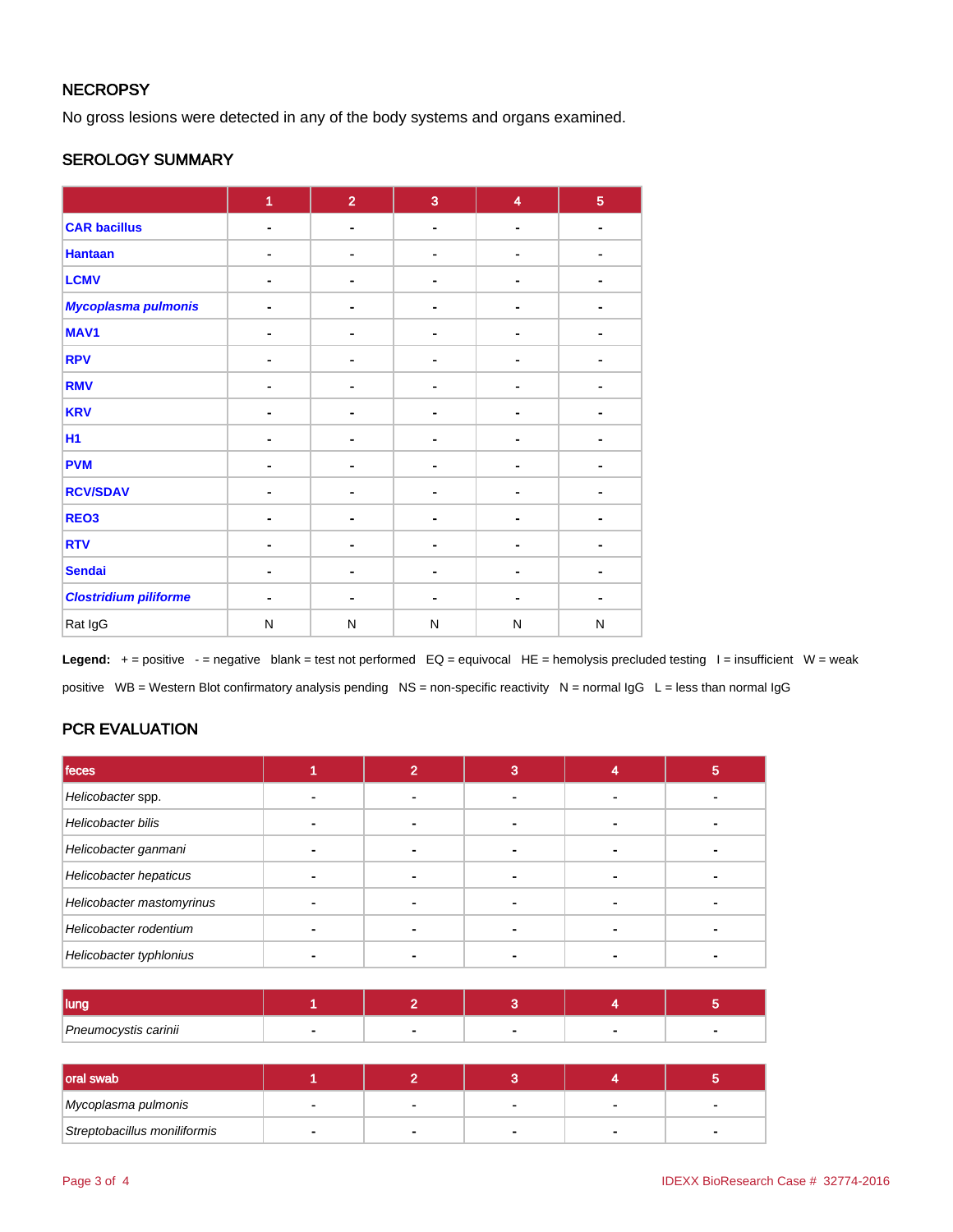Legend: + = positive - = negative id:id = pooled sample range id+id+id = non-range pooled sample NT or blank = no test performed wps = weak positive

## PARASITOLOGY

| parasites | $\overline{\phantom{0}}$ | - | - |
|-----------|--------------------------|---|---|

#### **MICROBIOLOGY**

Specimen/Source: cecum

| <b>Isolate</b>        |  | o<br>ю |  |
|-----------------------|--|--------|--|
| Klebsiella oxytoca    |  |        |  |
| Klebsiella pneumoniae |  |        |  |
| Salmonella enterica   |  |        |  |

#### Specimen/Source: nasopharynx

| <b>Isolate</b>                              | 2 | 3 | 5 |
|---------------------------------------------|---|---|---|
| Corynebacterium kutscheri                   |   |   |   |
| Pasteurella multocida                       |   |   |   |
| Pasteurella pneumotropica<br>biotype Heyl   |   |   |   |
| Pasteurella pneumotropica<br>biotype Jawetz |   | - |   |
| Streptococcus pneumoniae                    |   |   |   |

Legend:  $+$  = agent recovered  $-$  = agent not recovered blank = test not performed  $n$  = no growth  $X$  = Preliminary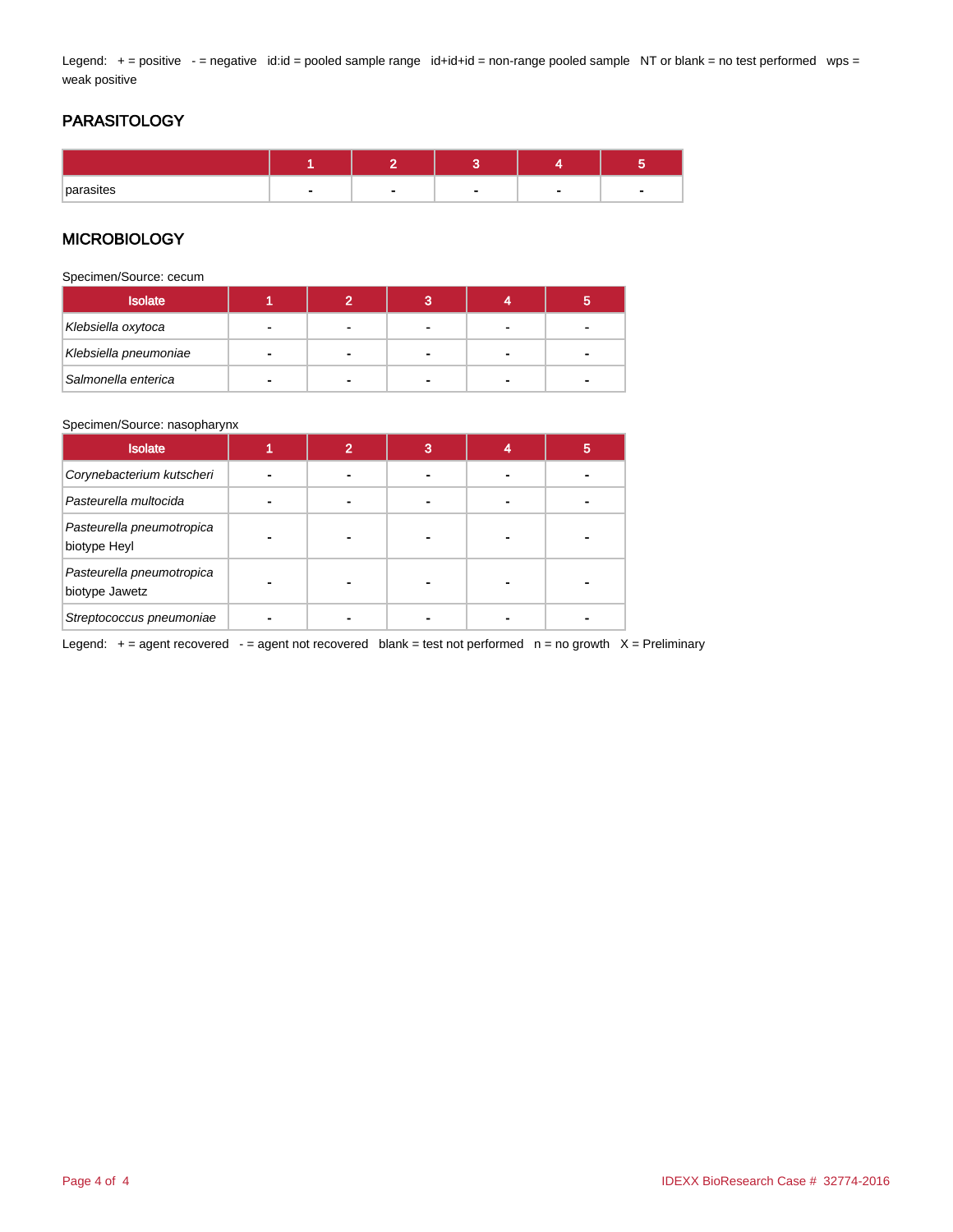

4011 Discovery Drive, Columbia, MO 65201

1-800-669-0825 1-573-499-5700

idexxbioresearch@idexx.com www.idexxbioresearch.com

IDEXX BioResearch Case # 32774-2016 Received: 12/7/2016

Completed: 12/13/2016

## SEROLOGY DETAILS

|                                | <b>Baseline</b> | 1                            | $\overline{2}$ | 3                        | 4                            | $\overline{5}$ |
|--------------------------------|-----------------|------------------------------|----------------|--------------------------|------------------------------|----------------|
| <b>CAR bacillus</b>            |                 |                              |                |                          |                              |                |
| CAR bacillus purified bacteria | MFI > 3.750     | $\blacksquare$               | ÷,             | ٠                        | $\overline{\phantom{0}}$     | $\blacksquare$ |
| <b>Hantaan</b>                 |                 |                              |                |                          |                              |                |
| Hantaan NP                     | MFI > 3.750     | $\blacksquare$               | $\blacksquare$ | $\blacksquare$           | $\blacksquare$               |                |
| <b>LCMV</b>                    |                 |                              |                |                          |                              |                |
| LCMV recombinant               | MFI > 3.000     | $\qquad \qquad \blacksquare$ | -              | -                        | $\overline{\phantom{0}}$     | $\blacksquare$ |
| Mycoplasma pulmonis            |                 |                              |                |                          |                              |                |
| M. pulmonis purified bacteria  | MFI > 2.250     | $\blacksquare$               | $\blacksquare$ | ٠                        | ٠                            | ٠              |
| MAV1                           |                 |                              |                |                          |                              |                |
| MAV1 purified virus            | MFI > 3.750     | $\blacksquare$               | $\blacksquare$ | $\blacksquare$           | -                            | ۰              |
| <b>RPV</b>                     |                 |                              |                |                          |                              |                |
| RPV purified virus             | MFI > 2.000     | $\qquad \qquad \blacksquare$ | $\blacksquare$ | -                        | $\blacksquare$               | $\blacksquare$ |
| NS1 <sup>1</sup>               | MFI > 3.750     |                              |                |                          |                              |                |
| <b>RMV</b>                     |                 |                              |                |                          |                              |                |
| RMV VP2 recombinant            | MFI > 2.000     | $\qquad \qquad \blacksquare$ | -              | $\overline{\phantom{a}}$ | $\qquad \qquad \blacksquare$ | $\blacksquare$ |
| NS1 <sup>1</sup>               | MFI > 3.750     |                              |                |                          |                              |                |
| <b>KRV</b>                     |                 |                              |                |                          |                              |                |
| KRV purified virus             | MFI > 3.000     | $\qquad \qquad \blacksquare$ | $\blacksquare$ | -                        | $\blacksquare$               | $\blacksquare$ |
| NS1 <sup>1</sup>               | MFI > 3.750     | $\blacksquare$               |                |                          |                              |                |
| H1                             |                 |                              |                |                          |                              |                |
| H1 purified virus              | MFI > 1.750     | $\blacksquare$               | $\blacksquare$ | ٠                        | $\blacksquare$               | $\blacksquare$ |
| NS1 <sup>1</sup>               | MFI > 3.750     | $\blacksquare$               |                |                          |                              | $\blacksquare$ |
| <b>PVM</b>                     |                 |                              |                |                          |                              |                |
| PVM purified virus             | MFI > 2.500     | $\qquad \qquad \blacksquare$ | -              | ٠                        | $\blacksquare$               | $\blacksquare$ |
| <b>RCV/SDAV</b>                |                 |                              |                |                          |                              |                |
| RCV/SDAV purified virus        | MFI > 3.750     | $\qquad \qquad \blacksquare$ | ٠              | ۰                        | $\qquad \qquad \blacksquare$ | $\blacksquare$ |
| RCV/SDAV Spike                 | MFI > 3.750     | $\blacksquare$               |                |                          |                              | $\blacksquare$ |
| REO <sub>3</sub>               |                 |                              |                |                          |                              |                |
| REO3 purified virus            | MFI > 4.900     | $\blacksquare$               |                |                          |                              | $\blacksquare$ |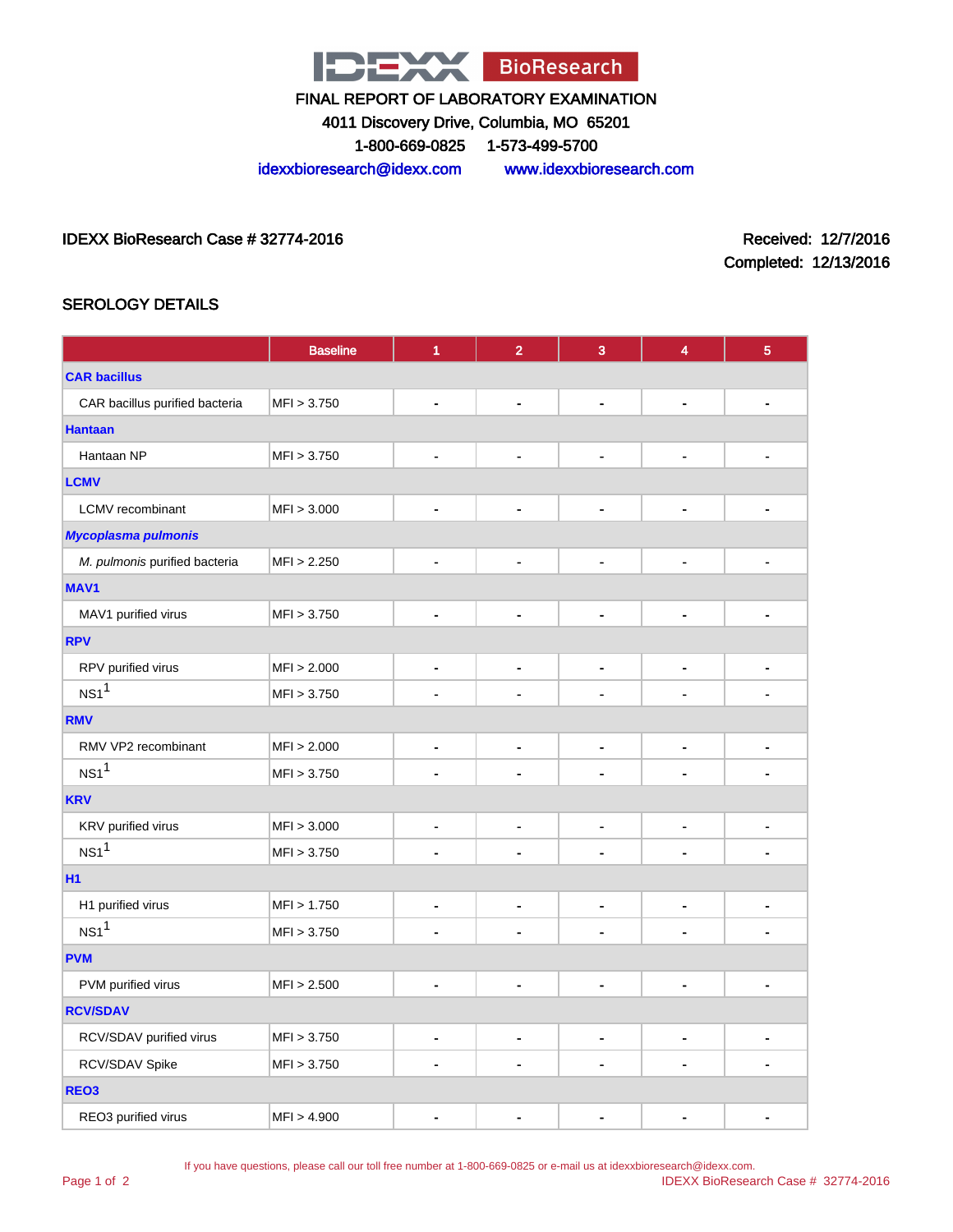|                                            | <b>Baseline</b> |                | 2 | 3 | 4              | 5 |  |
|--------------------------------------------|-----------------|----------------|---|---|----------------|---|--|
| <b>RTV</b>                                 |                 |                |   |   |                |   |  |
| RTV purified virus                         | MFI > 2.000     | $\blacksquare$ |   | - | $\blacksquare$ |   |  |
| TMEV purified virus                        | MFI > 2.000     | ٠              |   |   | $\blacksquare$ |   |  |
| <b>Sendai</b>                              |                 |                |   |   |                |   |  |
| Sendai purified virus                      | MFI > 3.750     | ۰              |   | ٠ | ٠              |   |  |
| <b>Clostridium piliforme</b>               |                 |                |   |   |                |   |  |
| Clostridium piliforme purified<br>bacteria | MFI > 4.950     | ٠              |   |   | $\blacksquare$ |   |  |

**NS11 :** NS1 protein is highly conserved among rodent parvoviruses and thus serves as a generic assay for parvovirus seroconversion.

Legend: + = positive - = negative blank = test not performed EQ = equivocal HE = hemolysis precluded testing I = insufficient W = weak positive WB = Western Blot confirmatory analysis pending NS = non-specific reactivity N = normal IgG L = less than normal IgG Positive MFI results are reported as "+" followed by a number from 1 to 33 in thousands rounded off to the nearest thousand.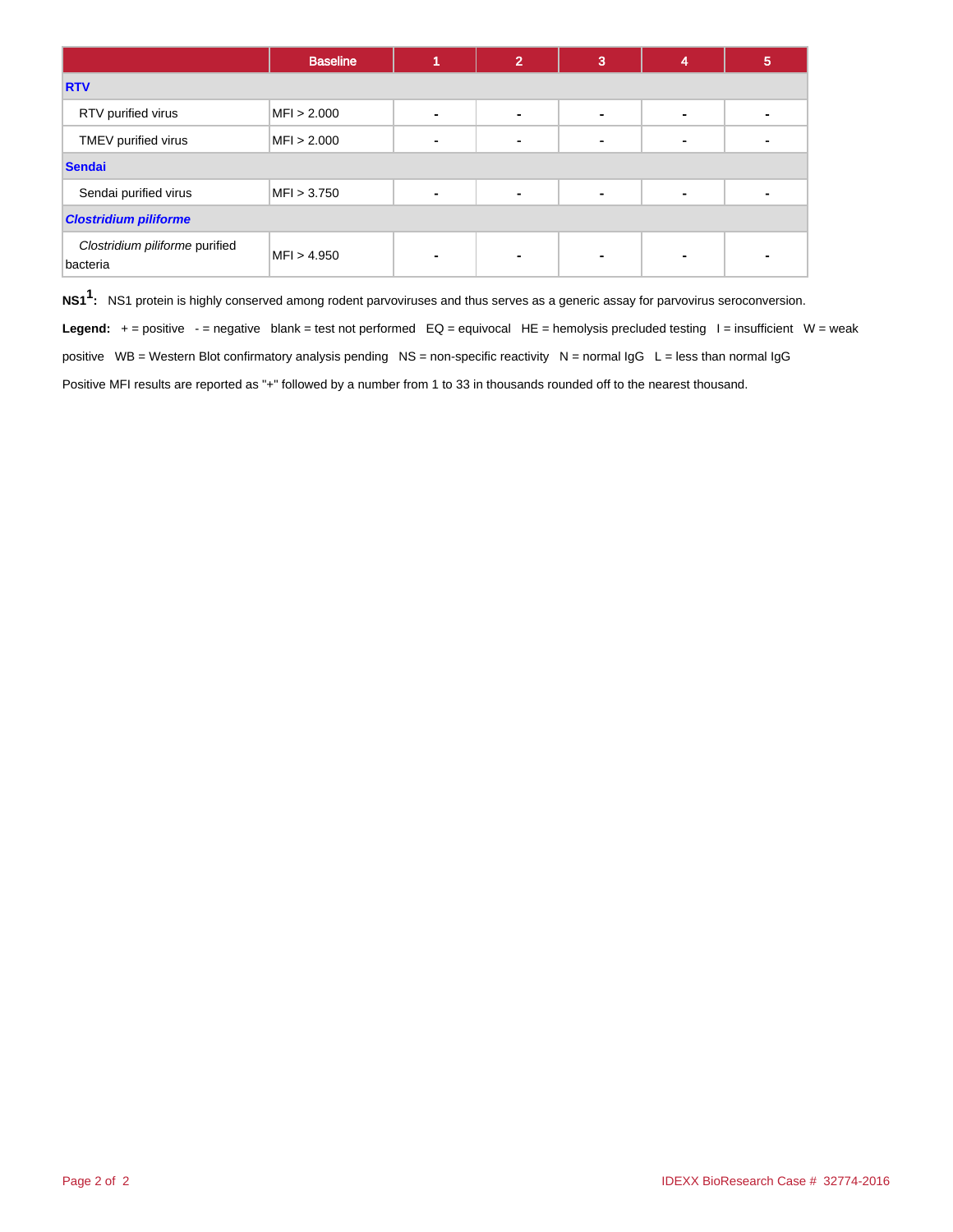

4011 Discovery Drive, Columbia, MO 65201

1-800-669-0825 1-573-499-5700

idexxbioresearch@idexx.com www.idexxbioresearch.com

#### IDEXX BioResearch Case # 33653-2016 Received: 12/15/2016

Completed: 12/20/2016

### Submitted By

Resource Center Animals-RRRC University of Missouri-RRRC Columbia, MO 65201

Phone: 573-884-7970 Email: bethunec@missouri.edu; RhoadesJN@missouri.edu; brydae@missouri.edu; watermanjd@missouri.edu; dixonl@missouri.edu; oneilla@missouri.edu; boltec@missouri.edu; oconnore@missouri.edu; mcdowellm@missouri.edu

Fax: [573] 884=7521 Email: FranklinC@missouri.edu

## Referred By

Craig Franklin University of Missouri-Franklin Veterinary Pathobiology 4011 Discovery Drive Columbia, MO 65201

#### Specimen Description

Species: rat Description: 2 fur mite swabs Number of Specimens/Animals: 2 Building/Facility: Discovery ridge

## Area: W114

| ID         | <b>Client ID</b> | Investigator | Room # | Strain /Breed | <b>Sex</b> | <b>Rack</b> |
|------------|------------------|--------------|--------|---------------|------------|-------------|
|            | Fur mite swab    | <b>Bryda</b> | W114   | Rat           | ັ          | د- 1        |
| $\epsilon$ | Fur mite swab    | Bryda        | W114   | Rat           | U          | 4-5         |

#### **Services/Tests Performed:** Fur Mite

**PCR evaluation for:** Myocoptes, Radfordia/Myobia

**General Comments:** AO: Quarterly PCR fur mite testing

**Summary:** All test results were negative.